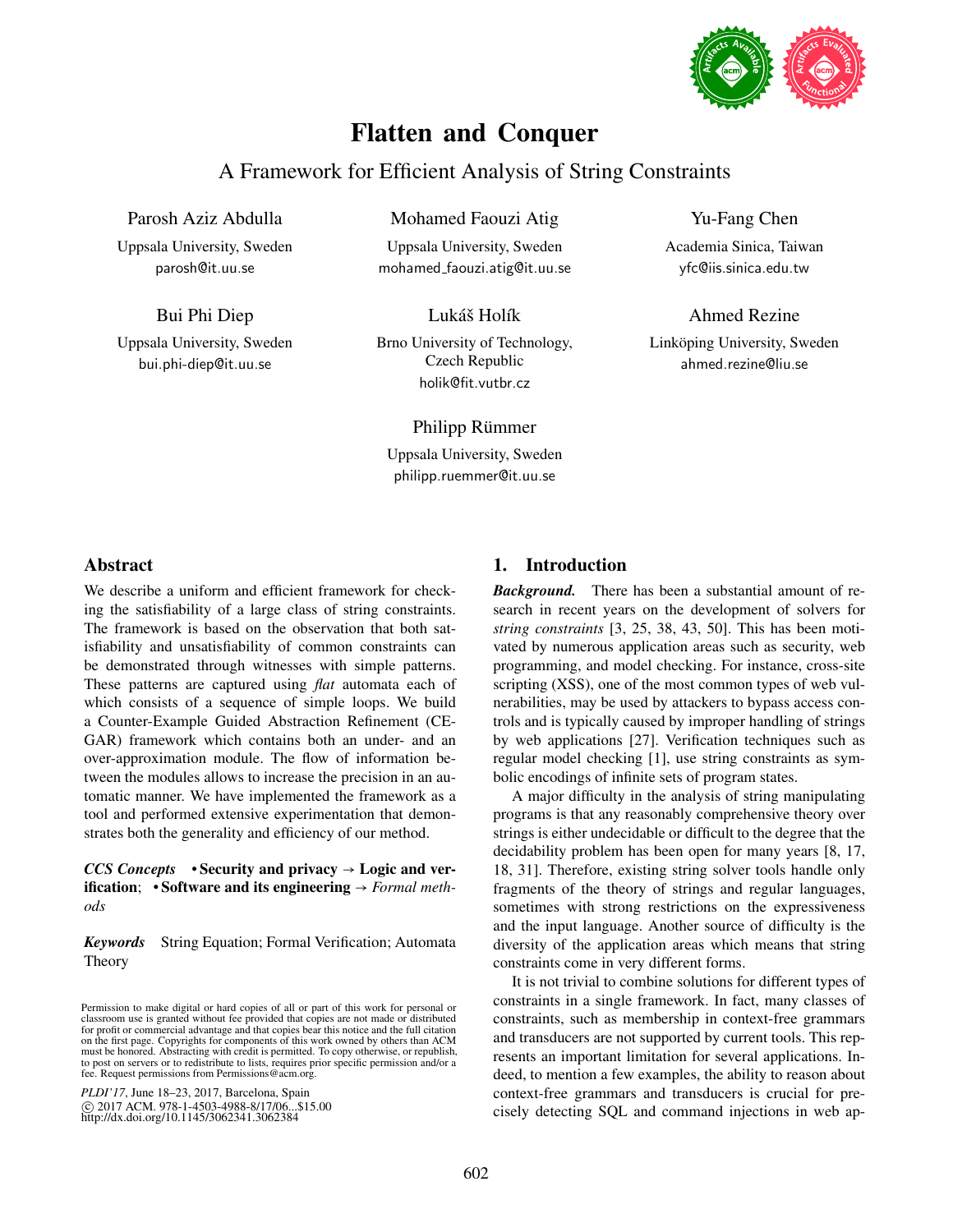plications [41, 47], for comparing grammars or reasoning about the ambiguities or correctness of parsers [29], or for enabling deeper symbolic testing [22]. For instance, SQL injections occur when valid SQL queries (i.e. words belonging to a specific context-free grammar) are built from subwords with a meaning that is different from the one intended by the programmer (which could also be expressed in terms of a context-free membership constraint [41]). In addition, precisely tracking all possible queries requires the ability to capture the effect of string-manipulating operations using transducers, word equations, and length constraints.

*Framework.* We propose a novel technique, called *flattening*, to solve the satisfiability problem for string constraints. A flat automaton is defined by an *abstraction parameter* consisting of a pair  $\alpha = \langle p, q \rangle$  of natural numbers. A run of a flat automaton iterates a sequence of **q** loops each corresponding to a fixed word of length at most **p** (see Fig. 2). Flattening of a constraint means that we perform an *under-approximation* in which we restrict the search for solutions to only those strings that are generated by a flat automaton.

We build our framework using a classical concept from language theory, namely that of *Parikh images* [33]. The Parikh image of a word over a given alphabet counts the number of occurrences of each symbol in the word without regard to their order. The Parikh image of a language is the set of Parikh images of the words in the language. We say that a language is Parikh-definable, if its Parikh image is computable as a quantifier-free Presburger formula (linear arithmetic). If a language is Parikh-definable, then we can use an SMT-solver to check its emptiness. More precisely, we first compute its Parikh image as a quantifier-free Presburger formula. Since SMT-solvers can check the satisfiability of such formulas, we can feed the generated formula to the SMT-solver. The language is empty if and only if the SMT-solver concludes that the formula is unsatisfiable.

The framework is applicable to any class of constraints satisfying a *sufficient* condition which states that the flattening of any constraint is Parikh-definable. We show that this condition is satisfied by a wide class of constraints. For instance, for a constraint  $\phi$  that requires membership in a context-free grammar  $G$ , we show that we can derive a new grammar  $\mathcal{G}'$  that captures the flattening of  $\phi$  (i.e., the set of strings that are accepted by  $G$  and by the flat automaton). Then our sufficient condition follows since context-free languages are Parikh-definable in general, and hence in particular (the language of)  $G'$  is Parikh-definable. Furthermore, we show that the flattening of a word equation can be captured using a finite-state automaton. This implies our sufficient condition by Parikh-definability of regular languages. In fact, using a similar pattern, we can cover all kinds of string constraints known to us from applications, including word equations, length constraints, membership in contextfree grammars, and transducer relations. We show that the flattening operation can be performed in polynomial time.

It is well-known that computing the Parikh image of constraints in the above form can be performed in polynomial time. Thus, our scheme translates in a uniform way and in polynomial time the satisfiability of a flat constraint to the satisfiability of a quantifier-free Presburger formula. This allows the leveraging of available powerful SMT-solvers for linear arithmetic such as Z3 [11], CVC4 [6], Princess [7], MathSat [9], or Yices [12].

Flat automata enjoy two properties that make them attractive for the analysis of string constraints. First, the simplicity of the structure of flat automata allows efficient computation of their products with string constraints. Second, as we demonstrate through our experiments, although solutions to string constraints may have large sizes, they usually follow simple patterns that can easily be captured by flat automata that are small in size, thus making the analysis extremely efficient compared to existing tools.

Based on flat automata, we have developed a Counter-Example Guided Refinement (CEGAR) framework in which two procedures are run in an alternating manner: one that considers an under-approximation of the input constraints, based on satisfiability checking; and one that considers an over-approximation, based on unsatisfiability checking. The approximations are refined on demand by letting information flow between the two modules. More precisely, if the under-approximation fails to find a solution for a given set of abstraction parameters, then this information is used for excluding an infinite set of solutions when performing the next over-approximation. Furthermore, if the over-approximation produces a counter-example then it can be used to adjust the abstraction parameters so that the counter-example is not regenerated during subsequent iterations of the procedure.

We have implemented our framework in an open source solver, called  $TRAU<sup>1</sup>$ , using Z3 [11] as an SMT solver. We are not aware of other solvers that can handle the same set of string constraints without restricting the lengths of the solutions. Therefore, we have evaluated TRAU using two separate sets of benchmarks. First, we compare TRAU against existing state-of-the-art solvers for string equations with length and regular constraints using the Kaluza benchmarks [38]. Then, we use a set of string constraints with CFG queries in order to verify the absence of SQL injections. The experiments demonstrate both the generality and efficiency of our method.

#### *Summary of Contributions.*

- A fundamentally new method for checking satisfiability of string constraints based on the concept of flattening. The method is general and allows the handling of all classes of constraints known to us from applications.
- An algorithm that translates the satisfiability of flat constraints to the satisfiability of quantifier-free Presburger formulas, thus allowing the use of powerful SMT solvers.

<sup>1</sup> TRAU, pronounced /chow/, is a *buffalo* - a mascot in Vietnamese culture.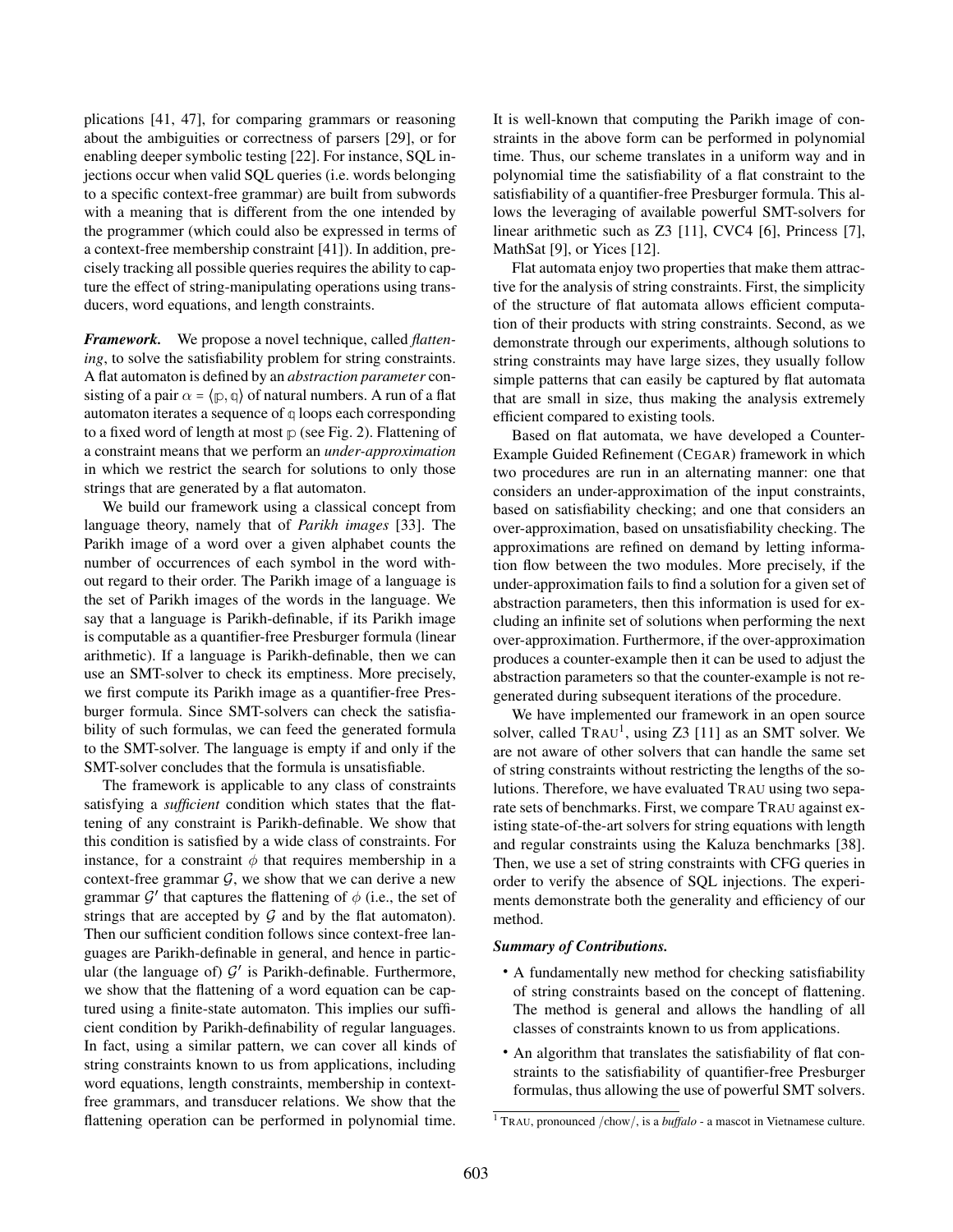- A CEGAR framework that allows the flow of information between an under- and over-approximation module, leading to more and more precise approximations.
- Implementation of an open source tool with experimental results that demonstrate the efficiency and generality of our approach on both existing and original benchmarks.

# 2. Related Work

Already in 1946, Quine [36] showed that the first order theory of string equations is undecidable. An important line of work has been to identify subclasses for which decidability can be achieved. The pioneering work by Makanin [30] proposed a decision procedure for quantifier-free word equations, i.e., Boolean combinations of equalities and disequalities, where the variables may denote words of arbitrary lengths. The decidability and complexity of different subclasses have been considered by several works, e.g. [17, 18, 31, 34, 35, 37, 40].

Generalizations of the work of Makanin by adding new types of constraints have been difficult to achieve. For instance, the satisfiability of word equations combined with length constraints of the form  $|x| = |y|$  is open [8]. The problem of checking satisfiability for the class of constraints we consider in this paper is undecidable due to having contextfree grammars and transducers.

Over the last years, several SMT solvers for strings and related logics have been introduced, applying a variety of calculi and algorithms. A number of tools handle string constraints, including context-free grammars, by means of *length-based under-approximation* and translation to bitvectors [24, 38, 39], assuming a fixed upper bound on the length of the possible solutions. Our under-approximation of string constraints using flat automata is more powerful since we can find solutions of unbounded length; in addition, in our work also over-approximations are used to show unsatisfiability.

More recently, also *DPLL(T)-based* string solvers lift the restriction to strings of bounded length; this generation of solvers includes Z3-str2 [50], CVC4 [25], S3 [43], and Norn [3]. DPLL(T)-based solvers handle a variety of string constraints, including word equations, regular expression membership, length constraints, and (more rarely) regular/rational relations; the solvers are not complete for the full combination of those constraints though, and often only decide a (more or less well-defined) fragment of the individual constraints. Equality constraints are normally handled by means of splitting into simpler sub-cases, in combination with powerful techniques for Boolean reasoning to curb the resulting exponential search space. A recent paper [27] also proposes a splitting-based method to solve relational constraints defined by transducers. In comparison, our framework handles a larger set of constraints, including contextfree grammars and transducers, and proposes a novel approximation scheme that avoids splitting of equations altogether. Splitting of equations can cause an explosion in the number of cases to be investigated by solvers.

A further direction is *automata-based* solvers for analyzing string-manipulated programs. Stranger [48] soundly over-approximates string constraints using regular languages, and outperforms DPLL(T)-based solvers when checking single execution traces, according to some evaluations [23]. It has recently also been observed [46] that automata-based algorithms can be combined with model checking algorithms, in particular IC3/PDR, for more efficient checking of the emptiness for automata. However, many kinds of constraints, including length constraints, word equations, and context-free grammars, cannot be handled by automata-based solvers in a complete manner. Our framework uses flat automata to define both over- and underapproximations of constraints, but not to represent string constraints in their entirety. Thus we remove some of the main limitations of previous automata-based approaches: a larger range of constraints can be handled, and satisfying assignments can be computed.

Flat automata (or equivalently bounded languages [20, 21]) have been also used in the context of verification of concurrent recursive programs (e.g., [5, 13, 15, 16, 19, 28]). In particular the work [28] uses a similar CEGAR approach for the verification of safety properties for concurrent recursive programs. However, the application of the CEGAR approach to the case of string constraints raises several new challenges since it requires (1) new methods for checking satisfiability of string constraints based on the concept of flattening and (2) new over-approximation techniques. To the best of our knowledge, such CEGAR frameworks have not been applied for string solving.

# 3. Overview

We give an overview of the framework and illustrate the main ingredients using a simple example.

*Framework.* Our procedure for solving string constraints is depicted in Fig. 1. The procedure inputs a set  $\psi$  of string constraints. If it terminates then it either returns the value  $\perp$ which means that  $\psi$  is unsatisfiable, or it returns a solution  $\upsilon$ to  $\psi$ . In general, termination is not guaranteed. This is to be expected since the problem of solving string constraints, in the general class considered in this paper, is undecidable.

The procedure consists of a sequence of under- and overapproximation phases, one followed by the other. We maintain a set *Waiting* of abstraction parameters, to be considered by the under-approximation module in the coming iterations. Each iteration of the under-approximation module selects and removes one such a parameter  $\alpha$  from the set. The parameter  $\alpha$  is moved to the set *Covered* that contains all the abstraction parameters that have already been considered by the under-approximation. The procedure flattens the input set  $\psi$  wrt.  $\alpha$ , and computes its Parikh image as a quantifier-free Presburger formula  $\rho$  which is given to the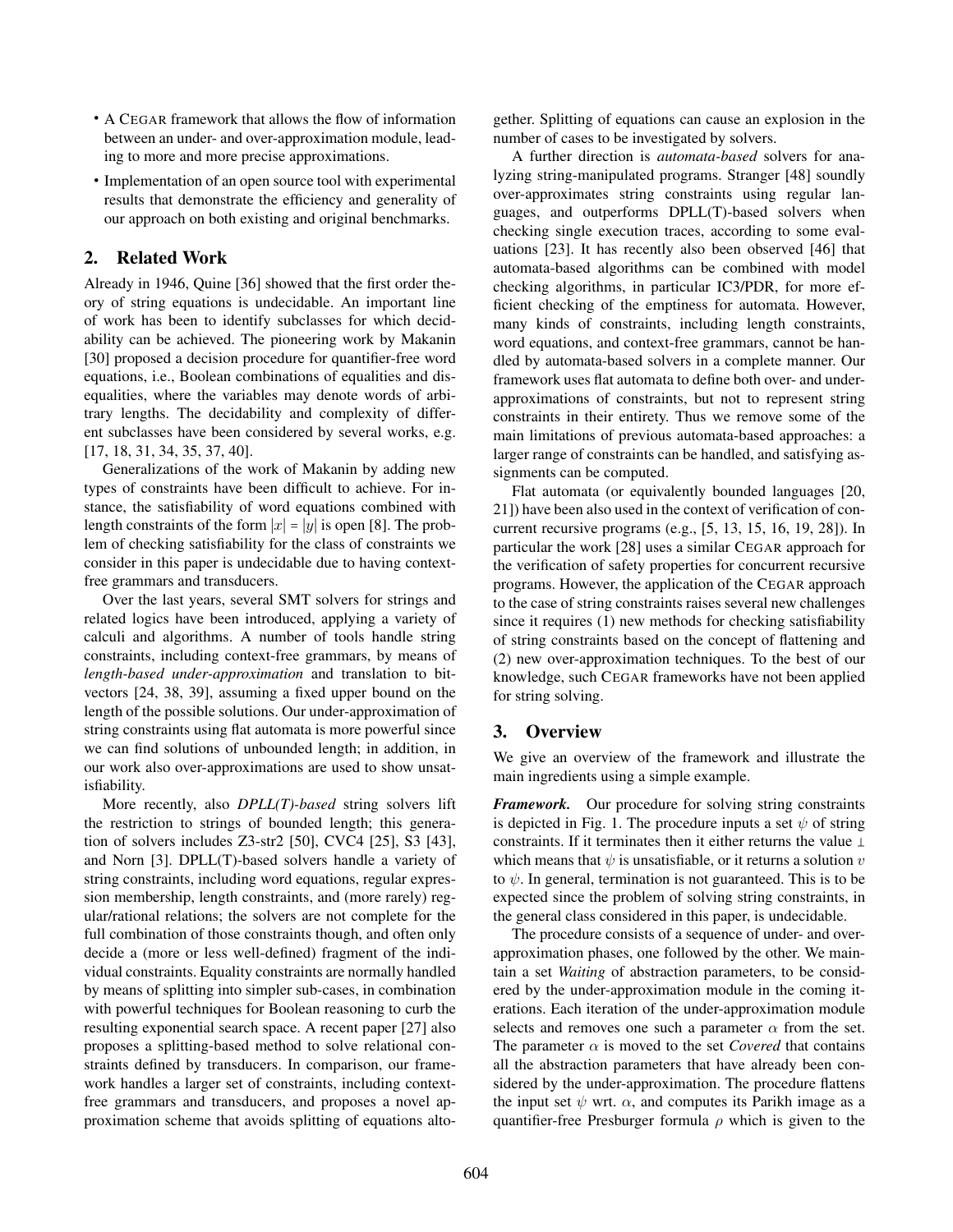

Figure 1. Overview of Framework

SMT solver. If  $\rho$  is satisfiable, then the SMT solver will output a satisfying assignment that is translated to a satisfying assignment v of  $\psi$ . The assignment v is output to the user and the procedure terminates. On the other hand, if the SMT solver concludes that there is no satisfying assignment then the under-approximation module fetches the next parameter from the set *Waiting* and repeats the loop. This continues until either a satisfying assignment is found or the set *Waiting* becomes empty. In the latter case, we have run out of parameters. This ends the current under-approximation phase, and triggers an over-approximation phase.

The over-approximation procedure uses the set *Covered* to prune the search space of solutions. More precisely, at this stage, we know that the under-approximation has checked satisfiability for all the current elements of *Covered*. Therefore, we know that  $\psi$  is not satisfiable for any one of them. Consequently, the over-approximation needs only to search for solutions outside the languages of the corresponding flat automata. If the over-approximation does not find a solution, then we know that  $\psi$  is unsatisfiable, and the procedure can terminate. However, if the over-approximation finds a solution  $v$ , then we need to check whether  $v$  is a spurious or genuine solution of  $\psi$ . This can be done by simply running the under-approximation on  $v$ . However, in order to increase efficiency, we use  $v$  to accelerate the under-approximation. To that end, we generate the minimal elements of the set of all abstraction parameters whose corresponding automata accept v, and put them in the set *Waiting*. Our experiments indicate that these minimal elements have often small values even for long strings. Now, the over-approximation phase terminates and the next under-approximation phase starts.

Notice that parameters that have been added to the set *Waiting* ensure the potential solution  $v$  will be considered by the under-approximation. In fact, if  $v$  is a genuine solution then this will be detected by the under-approximation in the next phase. If the under-approximation fails to find a solution

even during the next phase, then since we move all the new parameters to the set *Covered*, v will not be re-generated in the subsequent phases by the over-approximation.

Observe that the flow of information between the two modules is carried out using the sets *Waiting* and *Covered*. The parameters considered by the under-approximation are used to prune an infinite set from the state space searched by the over-approximation. Also, spurious counter-examples provided by the over-approximation generate new sets of parameters on which the under-approximation can be performed.

The framework is not dependent on the particular overapproximation scheme used. In fact, any algorithm which returns a potential solution to  $\psi$  is sufficient for our purposes. In this paper, we considered a simple over-approximation scheme which consists in: (1) Replacing a membership constraint in a context-free grammar  $G$  by a membership constraint in a regular language . The regular language may be the upward closure of the language of  $G$  [4, 45], the downward closure [10, 44], or some other over-approximation, e.g., the one in [32]. (2) Replacing a transducer constraint by a conjunction of membership constraints in regular languages where each regular language captures the projection of the transducer language on one of its tapes, and (3) Ensuring that there are no cyclic dependencies among variables that appear in the set of (dis-)equality constraints [2]. This is done by replacing any occurrence of a variable  $x$  by a fresh copy that satisfies the same membership and length constraints as x. The resulting set of string constraints  $\psi$  falls in the decidable fragment of the theory of strings with regular and length constraints on which a similar technique to that of Norn [2, 3] can be applied.

*Example.* Consider the grammar  $G : S \rightarrow a S b | S b | \epsilon$ containing the start symbol  $S$  and two terminals a and b. Consider the set of constraints  $\phi_1 : x \in \mathcal{G}, \phi_2 : y \in \mathcal{G},$  $\phi_3$ :  $x = a \bullet y \bullet z$ , and  $\phi_4$ :  $x = y \bullet t$ , i.e., we have two grammar constraints and two word equations. We apply our CEGAR framework on the example as follows:

*Step 1: Over-approximation.* We over-approximate the grammar constraints  $\phi_1$  and  $\phi_2$  and the equality constraints  $\phi_3$  and  $\phi_4$ . In the current example, we use the downward closure [10, 44] as an over-approximation scheme for grammars. As mentioned above, other over-approximations such as taking upward closures are also possible to use. Applying the method of  $[10]$  transforms G to the regular expression  $a^*b^*$ . Furthermore, the constraints  $\phi_3$  and  $\phi_4$  build a cyclic dependency in the sense of [2], since they imply  $a \bullet y \bullet z = y \bullet t$ in which the variable  $y$  appears in both sides of the equality. Such a cycle causes existing string solvers such as Norn [3], Z3-str [49], or S3P [42] to run forever. Therefore, we rewrite the equalities using four fresh copies  $x_1, x_2, y_1$  and  $y_2$  of the variables  $x$  and  $y$ . Thus, we obtain a new set of constraints  $\phi'_{1,1} : x_1 \in \mathbf{a}^* \mathbf{b}^*, \, \phi'_{1,2} : x_2 \in \mathbf{a}^* \mathbf{b}^* \, \phi'_{2,1} : y_1 \in \mathbf{a}^* \mathbf{b}^*,$  $\phi'_{2,2} : y_2 \in \mathbf{a}^* \mathbf{b}^*, \, \phi'_3 : x_1 = \mathbf{a} \bullet y_1 \bullet z$ , and  $\phi'_4 : x_2 = y_2 \bullet t$ .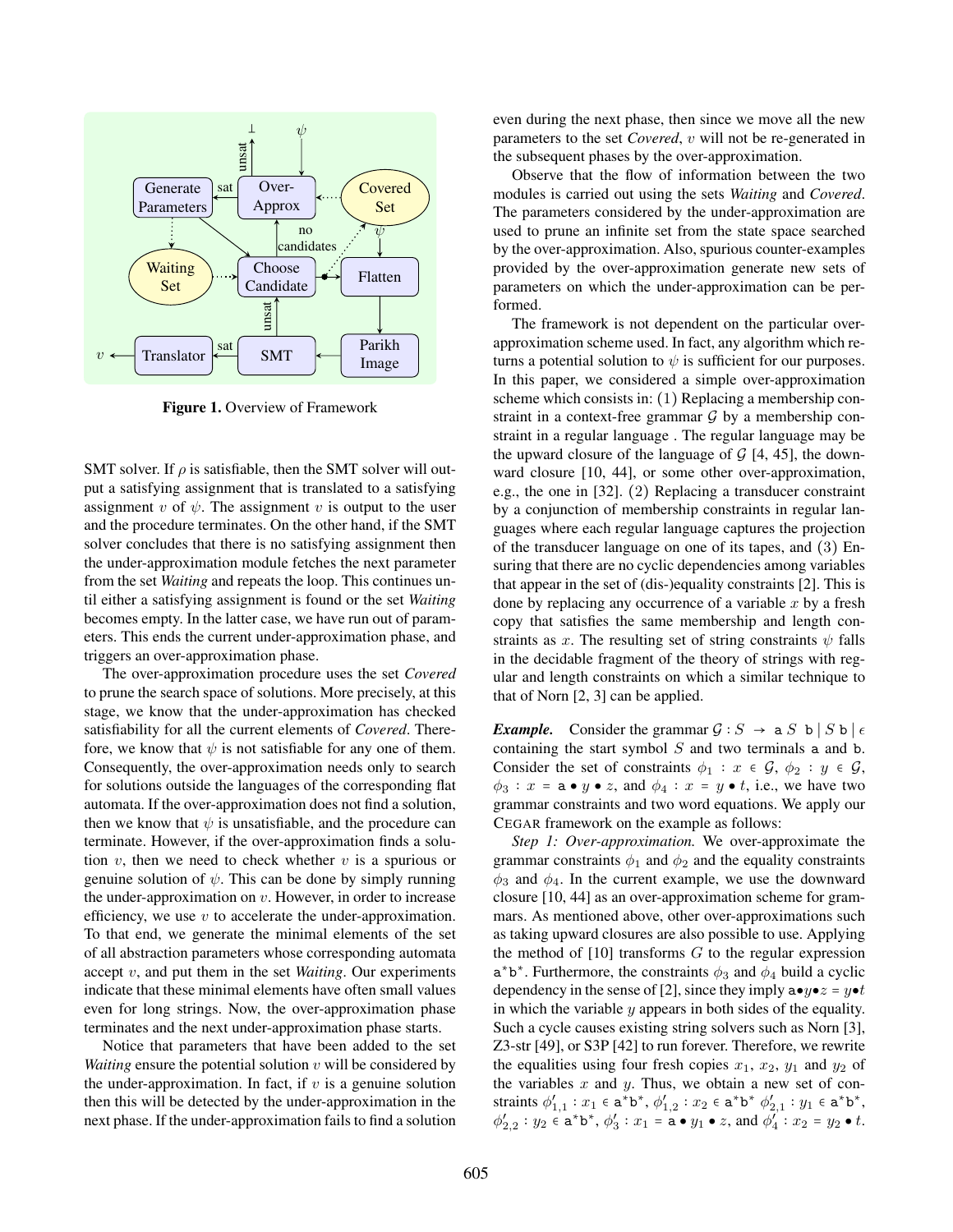We check the satisfiability of these constraints using one of above mentioned external solvers, and obtain the satisfying assignment  $v_1$  where  $v_1(x_1)$  = aa,  $v_1(x_2)$  = aa,  $v_1(y_1)$  = a,  $v_1(y_2)$  = aa,  $v_1(z)$  =  $\epsilon$ , and  $v_1(t)$  =  $\epsilon$ . The strings aa, a, and  $\epsilon$  can all be generated by flat automata each with one loop whose length is one. Therefore, from  $v_1$  we compute the minimal abstraction parameter  $\alpha_1 = \langle p_1, q_1 \rangle = \langle 1, 1 \rangle$ . We add  $\alpha_1$  to the set Waiting.

*Step 2: Under-approximation.* Currently, the set Waiting contains one element namely  $\alpha_1$ . We fetch  $\alpha_1$  from Waiting and add it to the set Covered. We under-approximate the constraints with  $(1, 1)$ . First, we flatten G with  $(1, 1)$  obtaining  $x \in b^*$  and  $y \in b^*$ . The under-approximation is unsatisfiable since, in the flattening of  $\phi_3$ , the string assigned to  $x$  must start with a. This will be detected by the procedure since the Parikh image of  $b^*$  captures the fact that we can have any number of b:s and no a:s, while the Parikh image of the flattening of  $\phi_3$  requires at least one occurrence of a.

*Step 3: Over-approximation.* We run the overapproximation again, but now we refine it by adding the complement of  $x, y \in b^*$ ,  $z, t \in a^* + b^*$ . We run a solver again and obtain a new satisfying assignment  $v_2$ where  $v_2(x_1)$  = aaab,  $v_2(x_2)$  = aaab,  $v_2(y_1)$  = aab,  $v_2(y_2)$  = aaab,  $v_1(z)$  =  $\epsilon$ , and  $v_1(t)$  =  $\epsilon$ . From  $v_2$ , we compute the minimal abstraction parameters  $\alpha_2 = \langle \mathbb{p}_2, \mathbb{q}_2 \rangle = \langle 1, 2 \rangle$  and  $\alpha_2' = \langle \mathbb{p}_2', \mathbb{q}_2' \rangle = \langle 4, 1 \rangle$ , and add them to the set Waiting.

*Step 4: Under-approximation.* The set Waiting now contains two elements, namely  $\alpha_2$  and  $\alpha'_2$ . We select one of them, say  $\alpha_2$ , and move it from the set Waiting to the set Covered. We under-approximate the constraints with ⟨1, 2⟩. When we flatten G with  $\langle 1, 2 \rangle$  we obtain  $x \in b^* + ab^+$  and  $y \in b^* + ab^+$ . The under-approximation gives the satisfying assignment  $v_3$  where  $v_3(x) = ab$ ,  $v_3(y) = \epsilon$ ,  $v_3(z) = b$ , and  $v_3(t)$  = ab. Thus, the procedure terminates after two iterations.

# 4. Preliminaries

*Sets and Strings.* We use **N** and **Z** to denote the sets of natural numbers and integers respectively. For a set A, we use |A| to denote the size of A. Let  $\Sigma$  be a finite alphabet. We use  $\Sigma^*$  to denote the set of finite strings over  $\Sigma$ , and use  $\epsilon$  to denote the empty string. We define  $\Sigma_{\epsilon} := \Sigma \cup \{\epsilon\}.$ For a string  $w \in \Sigma^*$ , we use length  $(w)$  to denote the length of w. A *language* L over  $\Sigma$  is a set  $L \subseteq \Sigma^*$ . For strings w and w', we write  $w \leq w'$  to denote that w is a (not necessarily contiguous) substring of  $w'$ . For a string  $w = a_1 a_2 \cdots a_n \in \Sigma^*$  and  $\Sigma' \subseteq \Sigma$ , we define  $[w]_{\Sigma'}$  to be the largest (not necessarily contiguous) substring  $a_{i1} a_{i2} ... a_{i_m}$  of w such that  $a_{i_j} \in \Sigma'$ , i.e., we remove from w the elements that are not members of  $\Sigma'$ .

For a set  $\mathbb{X}$ , an  $\mathbb{X}$ *-indexed string* over  $\Sigma$  is a mapping  $v : \mathbb{X} \mapsto \Sigma^*$ , i.e., it assigns to each  $x \in \mathbb{X}$ , a string  $v(x)$ over Σ. An **X***-indexed language* K over Σ is a set of **X**-

indexed strings over  $\Sigma$ . For *X*-indexed languages  $K_1, K_2$ , we use  $K_1 \cap K_2$  to denote their intersection.

For alphabets  $\Sigma_1, \Sigma_2$ , a *renaming* from  $\Sigma_1$  to  $\Sigma_2$  is a mapping  $\mathcal{R} : \Sigma_1 \mapsto \Sigma_2$ . For a string  $w \in \Sigma_1^*$ , we define  $\mathcal{R}(w)$  to be the string over  $\Sigma_2$  we obtain by replacing each symbol a in w by  $\mathcal{R}(a)$ . For an  $\mathbb{X}$ -indexed string  $v : \mathbb{X} \mapsto \Sigma_1^*$ , we define  $\mathcal{R}(v) := v'$  where  $v'(x) = \mathcal{R}(v(x))$  for all  $x \in \mathbb{X}$ . For a language L over  $\Sigma_1$ , we define  $\mathcal{R}(L)$  :=  $\{\mathcal{R}(w) \mid w \in L\}$ . For an *X*-indexed language K over  $\Sigma_1$ , we define  $\mathcal{R}(K) \coloneqq \{ \mathcal{R}(v) \mid v \in K \}.$ 

*Automata and Grammars.* A *Finite-State Automaton* (FSA) is a tuple  $A = \langle Q, \Sigma, \Delta, q_{init}, q_{acc} \rangle$ , where Q is a finite set of *states*,  $\Sigma$  is a finite alphabet,  $\Delta \subseteq Q \times \Sigma_{\epsilon} \times Q$  is a finite set of *transitions*,  $q_{init} \in Q$  is the *initial state*, and  $q_{acc} \in Q$ is the *accepting state*. A *Regular Expression* (RE) R over Σ is built inductively by including the empty expression  $\varnothing$ , the members of  $\Sigma_{\epsilon}$ , and closing under union +, concatenation ●, and the Kleene star operator ∗. A *Context-Free Grammar* (CFG) is a quadruple  $G = \langle N, T, P, S \rangle$ , where N is a finite set of *non-terminals*, T is a finite set of *terminals*, P is a finite set of *productions*, and  $S \in N$  is the *start symbol*. A production  $p \in P$  is of the form  $A \to \alpha$ , where  $A \in N$ , and  $\alpha \in (N \cup T)^*$ . We call  $\alpha$  the *rhs* of p. The languages  $[\mathcal{A}],$  $\lbrack\!\lbrack \mathcal{R} \rbrack\!\rbrack$ ,  $\lbrack\!\lbrack \mathcal{G} \rbrack\!\rbrack$  of A, R, G are defined in the standard manner.

A *transducer*  $T$  is of the same form as an FSA, the only difference being that now  $\Delta \subseteq Q \times \Sigma_{\epsilon} \times \Sigma_{\epsilon} \times Q$ . For strings  $w_1, w_2 \in \Sigma^*$ , we write  $w_2 \in \mathcal{T}(w_1)$  to denote that there is a sequence  $q_0 \langle a_1, b_1 \rangle q_1 \langle a_2, b_2 \rangle \cdots \langle a_n, b_n \rangle q_n$  such that  $q_0 = q_{init}, q_n = q_{acc}, \langle q_i, \langle a_{i+1}, b_{i+1} \rangle, q_{i+1} \rangle \in \Delta$  for all  $i: 0 \leq i < n, w_1 = a_1 a_2 \cdots a_n$ , and  $w_2 = b_1 b_2 \cdots b_n$ .

*Presburger Formulas.* Presburger arithmetic is the firstorder theory of the natural numbers with addition. Here, we introduce a subset of its formulas as follows. A *linear constraint* is of the form  $\sum_{1 \leq i \leq n} k_i \cdot x_i \sim k$  where  $k_i \in \mathbb{Z}$  for *i* : 1 ≤ *i* ≤ *n*, and  $k \in \mathbb{Z}$ . We define FV  $(\varrho) := \{x_1, \ldots, x_n\},\$ i.e., it is the set of (free) variables that occur in  $\rho$ . A *quantifier-free Presburger formula* is a Boolean combination of a set  $\{ \varrho_1, \ldots, \varrho_n \}$  of linear constraints. We define  $FV(\varrho) := \bigcup_{1 \leq i \leq n} FV(\varrho_i)$ . For a valuation  $\theta : FV(\varrho) \mapsto \mathbb{N}$ , we write  $\theta \models \rho$  to denote that  $\rho$  evaluates to true when the linear constraints are evaluated under  $\theta$ , and the results are combined using the Boolean combinators in ρ. An *existentially quantified Presburger formula*  $\rho$  is of the form  $\exists y_1 y_2 \cdots y_m$ .  $\varrho$ where  $\rho$  is a quantifier-free Presburger formula. For a valuation  $\theta$  : FV  $(\varrho)$  –  $\{y_1, y_2, \ldots, y_m\}$   $\mapsto \mathbb{N}$ , we write  $\theta \vDash \varrho$ to denote that there are  $a_1, a_2, \ldots, a_m \in \mathbb{N}$  such that  $\theta' \vDash \varrho'$ where  $\theta'(x) = \theta(x)$  if  $x \in FV(\varrho) - \{y_1, y_2, \ldots, y_m\}$ , and  $\theta'(x) = a_j$  if  $x = y_j$  for some  $j : 1 \le j \le m$ . We define  $\llbracket \rho \rrbracket := \{ \theta \mid \theta \models \rho \}$ . Sometimes we use a set notation for the existential quantifiers, and write  $\rho$  as  $\exists A.\rho$  where  $A = \{y_1, y_2, \dots, y_m\}$ . We assume a function SMT which, given a conjunction  $\rho = \rho_1 \wedge \cdots \wedge \rho_n$  of existentially quantified Presburger formulas, either SMT ( $\rho$ ) =  $\theta$  for some  $\theta \in [\![\rho_1]\!] \cap \cdots \cap [\![\rho_n]\!]$ , or SMT  $(\rho) = \bot$  if  $[\![\rho_1]\!] \cap \cdots \cap [\![\rho_n]\!] = \varnothing$ .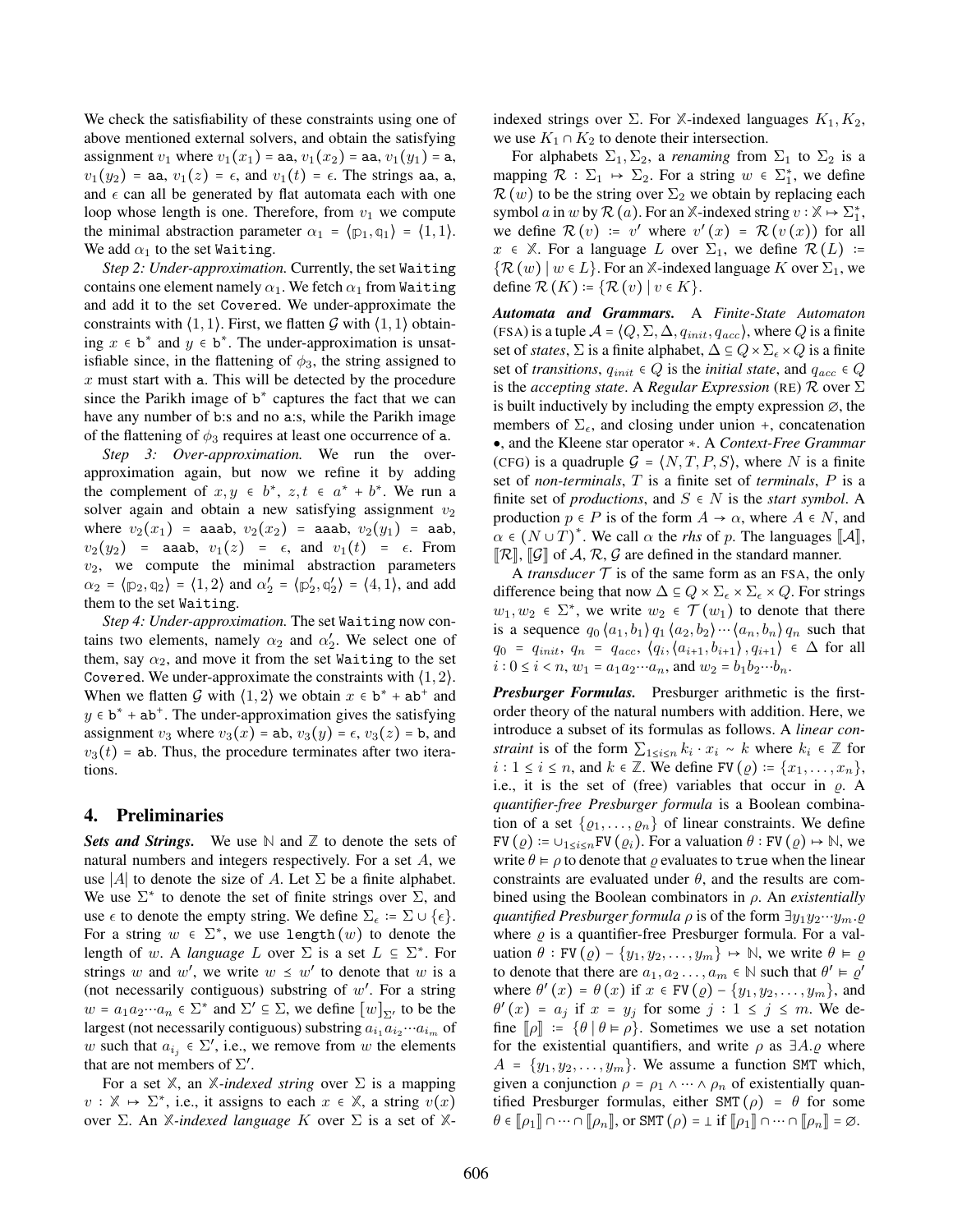

**Figure 2.** A  $\langle 3, 2 \rangle$ -flat automaton of  $(ab)^* \bullet (baa)^*$ .

*Parikh Images.* Consider an alphabet  $\Sigma$ . For a string  $w \in \mathbb{R}$  $\Sigma^*$ , we define  $\#w : \Sigma \mapsto \mathbb{N}$  to be a function such that, for each symbol  $a \in \Sigma$ ,  $\#w(a)$  gives the number of occurrences a in w. The Parikh image of a language  $L \subseteq \Sigma^*$  is defined by  $#L := \{#w \mid w \in L\}.$  We will characterize the Parikh image of some languages using Presburger formulas. To do that, we define the set  $\Sigma^{\bullet} := \{a^{\bullet} \mid a \in \Sigma\}$ , where  $a^{\bullet}$  is a numerical variable that will be used in the Presburger formula to encode the number of occurrences of a. We say that L is *Parikhdefinable* if there is a quantifier-free Presburger formula over  $\Sigma^{\bullet}$ , denoted CompP( $\overline{L}$ ) (for *Compute Parikh image*), that characterizes the Parikh image of L. More precisely, for any  $\theta$  :  $\Sigma^{\bullet} \mapsto \mathbb{N}$ , we have  $\theta \vDash \text{CompP}(L)$  iff there is a string  $w \in \overline{L}$ such that  $\theta(a^{\bullet}) = \#w(a)$  for all symbols  $a \in \Sigma$ . It is wellknown that any context-free (and therefore also any regular) language is Parikh-definable. In fact, given a contextfree grammar G, we can compute CompP ( $\llbracket \mathcal{G} \rrbracket$ ) in polynomial time [14, 33]. Notice that this implies that we can also compute CompP ( $\mathcal{R}$ ) for a regular expression  $\mathcal R$  in polynomial time. For simplicity, we sometime write CompP  $(\mathcal{G})$  and CompP  $(\mathcal{R})$  instead of CompP ( $\mathcal{G}$ ) and CompP ( $\mathcal{R}$ ).

We extend the notion of Parikh images to indexed languages as follows. For an indexed string  $v : \mathbb{X} \to \Sigma^*$ , we define the mapping  $\#v : \mathbb{X} \to \Sigma \to \mathbb{N}$  such that, for each variable  $x \in \mathbb{X}$  and symbol  $a \in \Sigma$ ,  $\#v(x)(a)$  gives the number of occurrences of a in  $v(x)$ . The Parikh image of an  $X$ -indexed language K over  $\Sigma$  is defined by  $#K = \{ \#v \mid v \in K \}$ . We consider the set  $(\mathbb{X} \times \Sigma)^{\bullet} := \{ (x, a)^{\bullet} \mid (x \in \mathbb{X}) \wedge (a \in \Sigma) \},$ and say that K is *Parikh-definable* if there is a quantifierfree Presburger formula over  $(\mathbb{X} \times \Sigma)$ <sup>•</sup> such that, for any  $\theta$  :  $(\mathbb{X} \times \Sigma)^{\bullet} \mapsto \mathbb{N}$ , we have  $\theta \models \text{CompP}(K)$  iff there is an  $\mathbb{X}$ -indexed string  $w \in K$  such that  $\theta\left(\langle x, a \rangle^{\bullet}\right) = \#v(x)(a)$ for all variables  $x \in \mathbb{X}$  and symbols  $a \in \Sigma$ .

### 5. String Constraints

Fix a finite alphabet Σ and a finite set of variables **X** ranging over Σ ∗ . Below we define a set of *string constraints* over  $\Sigma$  and  $\mathbb{X}$ . Each constraint  $\phi$  characterizes an  $\mathbb{X}$ -indexed language  $\llbracket \phi \rrbracket$  over  $\Sigma$ . The set of *terms* Terms  $(\Sigma, \mathbb{X})$  over Σ and *X* is the smallest set such that (i)  $(\Sigma \cup \mathbb{X} \cup {\epsilon})$  ⊆ Terms  $(\Sigma, \mathbb{X})$ , and (ii) if  $t_1, t_2 \in \text{Terms } (\Sigma, \mathbb{X})$  then  $t_1 \bullet t_2 \in$ Terms  $(\Sigma, \mathbb{X})$ . Given an  $\mathbb{X}$ -indexed string  $v : \mathbb{X} \mapsto \Sigma^*$  over  $\Sigma$ , we extend it to terms by defining  $v : \text{Terms } (\Sigma, \mathbb{X}) \mapsto \Sigma^*$ with  $v(a)$  := a if  $a \in \Sigma$ , and  $v(t_1 \bullet t_2)$  :=  $v(t_1) \bullet v(t_2)$ .



**Figure 3.** The generic  $(3, 2)$ -flat automaton.

An *equality constraint* (also called a *word equation*)  $\phi$  is of the form  $t_1 = t_2$  where  $t_1, t_2 \in \text{Terms } (\Sigma, \mathbb{X})$ . We define  $\llbracket \phi \rrbracket := \{v \mid v(t_1) = v(t_2)\}\.$  A *disequality constraint* is of the form  $t_1 \neq t_2$  and is interpreted analogously.

A *transducer constraint*  $\phi$  is of the form  $y \in \mathcal{T}(x)$ where  $x, y \in \mathbb{X}$  and  $\mathcal{T}$  is a transducer. We define  $[\![\phi]\!]$  :=  $\{v \mid v(y) \in \mathcal{T}(v(x))\}.$ 

A *grammar constraint*  $\phi$  is of the form  $x \in \mathcal{G}$ , where  $x \in \mathbb{X}$ and  $G = \langle N, T, P, S \rangle$  is a CFG with  $T = \Sigma$ . We define  $\llbracket \phi \rrbracket :=$  ${v | v(x) \in \llbracket \mathcal{G} \rrbracket}$ . The special case of *regular constraints*, of the form  $x \in \mathcal{R}$  where  $\mathcal{R}$  is a regular expression over  $\Sigma$  is interpreted in a similar manner.

A *length constraint*  $\phi$  is of the form  $\sum_{1 \leq i \leq n} k_i$ . length  $(x_i) \sim k$ , where  $\sim \in \{ \langle 1, 2, \rangle, 1 \rangle, 2, \dots \}$ ,  $x_i \in \mathbb{X}$ , and  $k_i, k \in \mathbb{Z}$ Z. We define  $[\![\phi]\!] \coloneqq \{v \mid \sum_{1 \leq i \leq n} k_i \cdot \texttt{length}\left(v\left(x_i\right)\right) \sim k\}.$ 

A *string constraint* is of one of the above forms. A *set* ψ of constraints is interpreted as  $\llbracket \psi \rrbracket := \bigcap_{\phi \in \psi} \llbracket \phi \rrbracket$ .

#### 6. Flat Languages

In this section, we define flat languages and flat FSAs. The languages will be defined over an alphabet  $\Sigma$ , and their forms will be decided by two parameters  $p, q \in \mathbb{N}$ . For the rest of the section, we fix  $\Sigma$ ,  $p$ , and  $q$ . We define  $\alpha := (p, q)$ , and call  $\alpha$  the *abstraction parameter*. We introduce generic automata that recognize whole classes of flat languages.

#### 6.1 Flat Languages

A language L over  $\Sigma$  is said to be  $\alpha$ -flat if there are strings  $w_1, w_2, \ldots, w_{\mathfrak{q}} \in \Sigma^*$  such that length  $(w_i) \leq \mathfrak{p}$ , for each  $i : 1 \le i \le \varphi$ , and  $L = (w_1)^* \bullet (w_2)^* \bullet \cdots \bullet (w_\varphi)^*$ . We call  $w_1, w_2, \ldots, w_n$  the *loops* of L. We can recognize an  $\alpha$ -flat language over  $\Sigma$  using a special class of automata, which we call  $\alpha$ -*flat automata*. A  $\langle 3, 2 \rangle$ -flat automaton is shown in Fig. 2. The automaton recognizes the  $(3, 2)$ -flat language  $(ab)^{*} \bullet (baa)^{*}$ . The automaton contains two loops (cycles), each with three states. Below, we define formally the notion of an  $\alpha$ -*flat automaton*. We define  $\overline{S}(\alpha) := p \cdot q$ , to give the number of states in the automaton (**q** loops each with **p** states), and define  $S(\alpha) = \{i \mid 1 \le i \le \overline{S}(\alpha)\}\)$ , i.e., we enumerate the states from 1 to  $\overline{S}(\alpha)$ . We define the set Entries  $(\alpha) := \{i \mid (i \in S(\alpha)) \wedge (i \mod p = 1)\}$  which gives the states that are entries of loops in the automaton;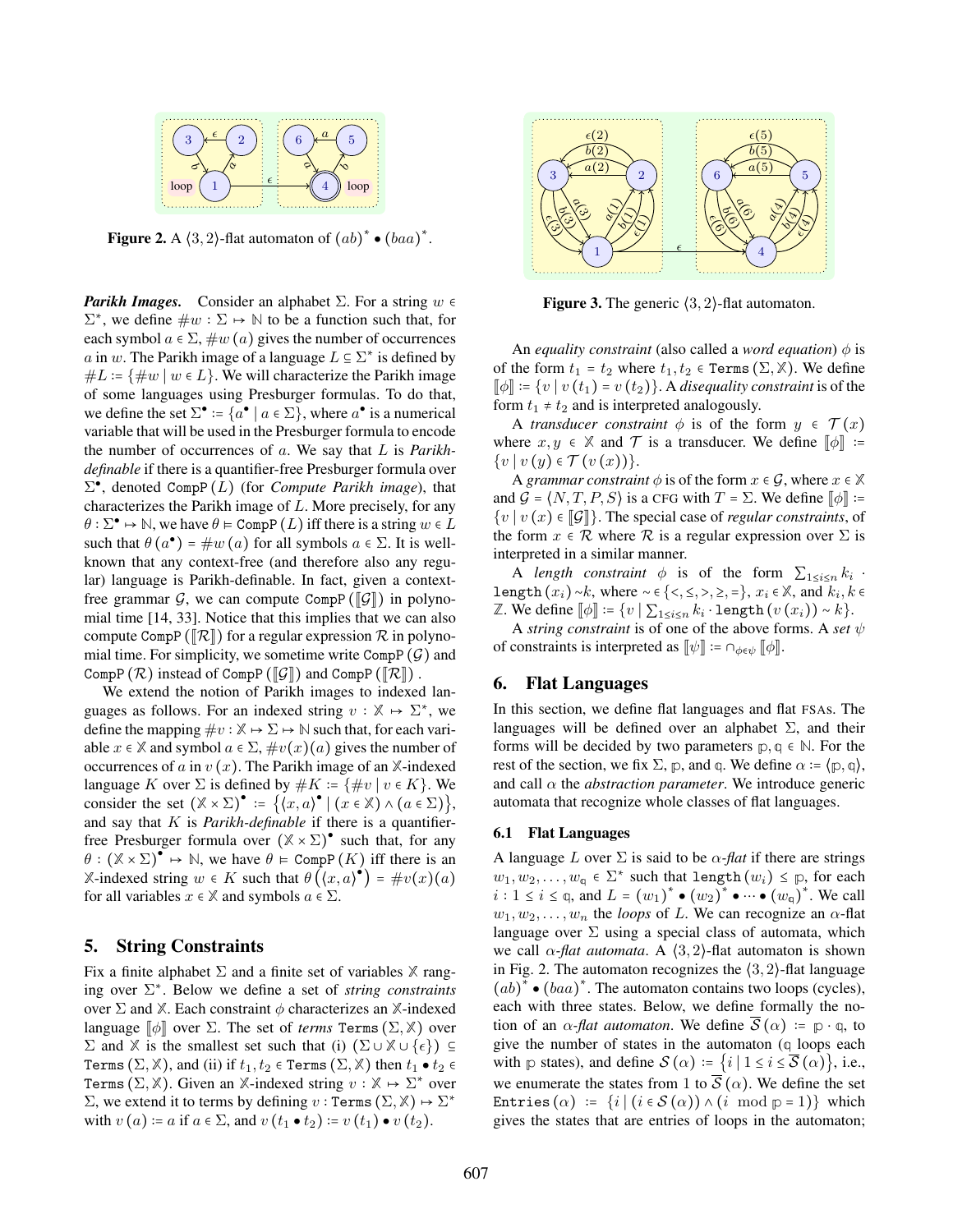LastEntry  $(\alpha) = \overline{S}(\alpha) - (p-1)$ , which gives the entry of the last loop in the automaton. We introduce functions that give different types of successors of a state  $i$ . Consider  $i \in S(\alpha)$ . We define LoopSucc  $(\alpha)(i) := \{i+1\}$ if i mod  $p \neq 0$ , and LoopSucc  $(\alpha)(i) := \{i - p + 1\}$  if  $i \mod p = 0$ , i.e., the function gives the (single) successor of the state that lies within the same loop. We define EntrySucc  $(\alpha)$  (i) :=  $\{i + \mathbb{p}\}\$ if  $i \in$  Entries  $(\alpha)$  -{LastEntry  $(\alpha)$ }, and EntrySucc  $(\alpha)$  (i) :=  $\emptyset$  otherwise, i.e., for a loop entry, the function gives the next loop entry. We define succ  $(\alpha)(i)$  := LoopSucc  $(\alpha)(i)$  ∪ EntrySucc  $(\alpha)$  (i). Notice that, if i is the entry of a loop (except the last one) then it has two successors, otherwise it has a single successor. We use  $succ^*(\alpha)(\cdot)$ to denote the reflexive transitive closure of succ  $(\alpha)$  (⋅). For example, we have  $\overline{S}(3,2) = 6$ , Entries  $(3,2) =$  $\{1,4\}$ , LastEntry  $(3,2) = 4$ , LoopSucc  $(3,2)(1) = \{2\}$ , EntrySucc  $(3, 2)$   $(1) = \{4\}$ , succ  $(3, 2)$   $(1) = \{2, 4\}$ , succ  $(3, 2)$   $(2) = \{3\}$ , and succ<sup>\*</sup>  $(3, 2)$   $(4) = \{4, 5, 6\}$ . Formally, an  $\alpha$ -flat automaton A is a tuple  $\langle Q, \Sigma, \Delta, q_{init}, q_{acc} \rangle$ , where (i)  $Q = S(\alpha)$ . (ii)  $\Delta = \Delta' \cup \Delta''$ . The set  $\Delta'$  contains for each i, j with j  $\in$  LoopSucc  $(\alpha)$  (i), one (and only one) transition of the form  $\langle i, a, j \rangle$  where  $a \in \Sigma_{\epsilon}$ . The set  $\Delta''$ contains for each i, j with  $j \in$  EntrySucc  $(\alpha)$   $(i)$ , one (and only one) transition of the form  $\langle i, \epsilon, j \rangle$ , i.e., transitions between two consecutive loop entries are always labeled with  $\epsilon$ . (iii)  $q_{init} = 1$ , and (iv)  $q_{acc} =$  LastEntry  $(\alpha)$ , i.e., the accepting state is the entry of the last loop. Notice that, for a given parameter  $\alpha$ , all  $\alpha$ -flat automata have the same structure, i.e., they are of the same form except that they may differ on the labels of the transitions inside the loops. Also, notice that, since we allow  $\epsilon$ -transitions, we essentially allow loops of sizes up to **p** (rather than equal to **p**), and allow up to **q** loops (rather than exactly **q** loops). Given **p** and q, there are  $|\Sigma_{\epsilon}|^{p\cdot q}$  different  $\alpha$ -flat automata over  $\Sigma$  (since each such an automaton contains **p** ⋅ **q** transitions inside its loops, each of which may be labeled by some element in  $\Sigma_{\epsilon}$ ). We define the *complete*  $\alpha$ -flat language over  $\Sigma$ , by  $\mathbb{F}(\alpha) = \bigcup \{ L | L$  is an  $\alpha$ -flat language over  $\Sigma \}$ , i.e., it is the union of all  $\alpha$ -flat languages over  $\Sigma$ . For a set  $\mathbb X$  of variables, we define the *complete*  $\mathbb{X}$ -indexed  $\alpha$ -flat language over  $\Sigma$  by  $\mathbb{F}^{\mathbb{X}}(\alpha) \coloneqq \{v : \mathbb{X} \mapsto \Sigma^* \mid \forall x \in \mathbb{X}.v(x) \in \mathbb{F}(\alpha)\},$  i.e., it is the set of  $X$ -indexed strings over  $\Sigma$  such that each variable is mapped to a string in  $\mathbb{F}(\alpha)$ .

#### 6.2 Generic Flat Automata

Given the identical structure of all  $\alpha$ -flat automata (for a given value of  $\alpha$ ), we will define a generic automaton that collects the behaviors of all such automata in one.

We will consider the alphabet  $\Sigma(\alpha)$  ${a(i) | (a ∈ Σ<sub>ε</sub>) ∧ (i ∈ S(α))} ∪ {ε}.$  We define the *generic*  $\alpha$ -flat automaton over  $\Sigma$ ,  $\mathcal{B}(\alpha) := \langle Q, \Sigma(\alpha), \Delta, q_{init}, q_{acc} \rangle$ (Fig. 3), where  $Q$ ,  $q_{init}$ , and  $q_{acc}$  are of the same form as for  $\alpha$ -flat automata, and  $\Delta = \Delta' \cup \Delta''$  with

 $\Delta' = \{ \langle i, a(i), j \rangle \mid (a \in \Sigma_{\epsilon}) \wedge (j \in \text{LoopSucc}(\alpha) (i)) \},$  and  $\Delta'' = \{(i, \epsilon, j) | j \in \text{EntrySucc}(\alpha) (i)\}.$  In other words, for each state i inside a loop and each symbol  $a \in \Sigma$ , we add a transition, labeled with  $a(i)$  to the next state in the loop. In addition, we put back the  $\epsilon$ -transitions between the consecutive loop entries. We define the  $\alpha$ -generic language  $\mathbb{G}(\alpha) = [\![\mathcal{B}(\alpha)]\!]$ , i.e., it is the language of  $\mathcal{B}(\alpha)$ . A string w over  $\Sigma(\alpha)$  is said to be  $\alpha$ -generic (or simply *generic*) if  $w \in \mathbb{G}(\alpha)$ . The generic  $\alpha$ -flat automaton encodes the behaviors of all  $\alpha$ -flat automata. More precisely, given an  $\alpha$ -flat automaton A, then traversing a transition labeled with (say)  $\alpha$  between the two states  $i$  and  $j$  in a loop, can be simulated by taking the transition labeled with  $a(i)$  in the generic automaton. However, the generic automaton also contains additional behaviors that are not exhibited by any individual flat automaton. The reason is that transitions labeled by *different* symbols may be chosen between the same pair of states inside a loop during a single run of the generic automaton. We define the **X**-indexed language  $\mathbb{G}^{\times}(\alpha) := \{v : \mathbb{X} \mapsto (\Sigma(\alpha))^* \mid \forall x \in \mathbb{X} \ldotp v(x) \in \mathbb{G}(\alpha)\}.$  An **X**-indexed string v is *(* $\alpha$ *-)generic* if  $v \in \mathbb{G}^{\mathbb{X}}(\alpha)$ .

To avoid the problem of choosing different symbols between identical pairs of states, we will intersect the language of a generic automaton with a language whose words encode a *purity* condition, in the sense they guarantee that at most one outgoing transition of each state is chosen during the iterations of the loops in the automaton. Formally, for a string  $w \in (\Sigma(\alpha))^{*}$  we say that w is *pure* if for all  $i \in S(\alpha)$  and all  $a, b \in \Sigma$  with  $a \neq b$ , it is the case that  $\#w(a(i)) > 0$  implies  $\#w(b(i)) = 0$ . An indexed string  $v : \mathbb{X} \mapsto (\Sigma(\alpha))^*$  is said to be *pure* if  $v(x)$  is pure for all  $x \in \mathbb{X}$ . We define the language  $\mathbb{P}^{\times}(\alpha) = \{v : \mathbb{X} \mapsto (\Sigma(\alpha))^* \mid v \text{ is pure}\}\$ . A  $\mathbb{X}\text{-indexed lan$ guage K over  $\Sigma(\alpha)$  is said to be  $(\alpha$ -)generic if  $K \subseteq \mathbb{G}^{\mathbb{X}}(\alpha)$ , and it is called *pure* if  $K \subseteq \mathbb{P}^{\mathbb{X}}(\alpha)$ .

LEMMA 1. For  $\mathbb{X}$ *-indexed strings*  $v_1, v_2 \in (\mathbb{G}^{\mathbb{X}}(\alpha) \cap \mathbb{X})$  $\mathbb{P}^{\mathbb{X}}(\alpha)$ *), if*  $(\text{\#}v_1) = (\text{\#}v_2)$  *then*  $v_1 = v_2$ *.* 

Lemma 1 follows from the fact that if  $(\#v_1) = (\#v_2)$ then  $v_1$  and  $v_2$  correspond to identical runs of the generic automaton on each variable, i.e., the loops are iterated an identical number of times, and, for each state, the same outgoing transition is chosen inside the relevant loop.

Lemma 1 allows us to define a partial function GetS such that for any  $\theta$  :  $(\mathbb{X} \times \Sigma(\alpha))^{\bullet} \rightarrow \mathbb{N}$ , the value of GetS  $(\theta)$  is the unique  $\mathbb{X}$ -string  $v \in \mathbb{G}^{\mathbb{X}}(\alpha) \cap \mathbb{P}^{\mathbb{X}}(\alpha)$  with  $\theta\left(\langle x, a(i) \rangle^{\bullet}\right) = \#v(x)(a(i))$  for all variables  $x \in \mathbb{X}$ , symbols  $a \in \Sigma$ , and  $i : 1 \le i \le \overline{S}(\alpha)$ . Notice that GetS  $(\theta)$  may not exist. However, if it exists then, by Lemma 1, it is unique. We get the following Corollary.

COROLLARY 1. *For an*  $\mathbb{X}$ *-indexed language*  $K \subseteq (\mathbb{G}^{\mathbb{X}}(\alpha) \cap \mathbb{G}^{\mathbb{X}})$  $\mathbb{P}^{\mathbb{X}}(\alpha)$ ), if  $\theta \in \#K$  then  $\textsf{GetS}(\theta) \in K$ .

Also, Lemma 1 implies the following lemma.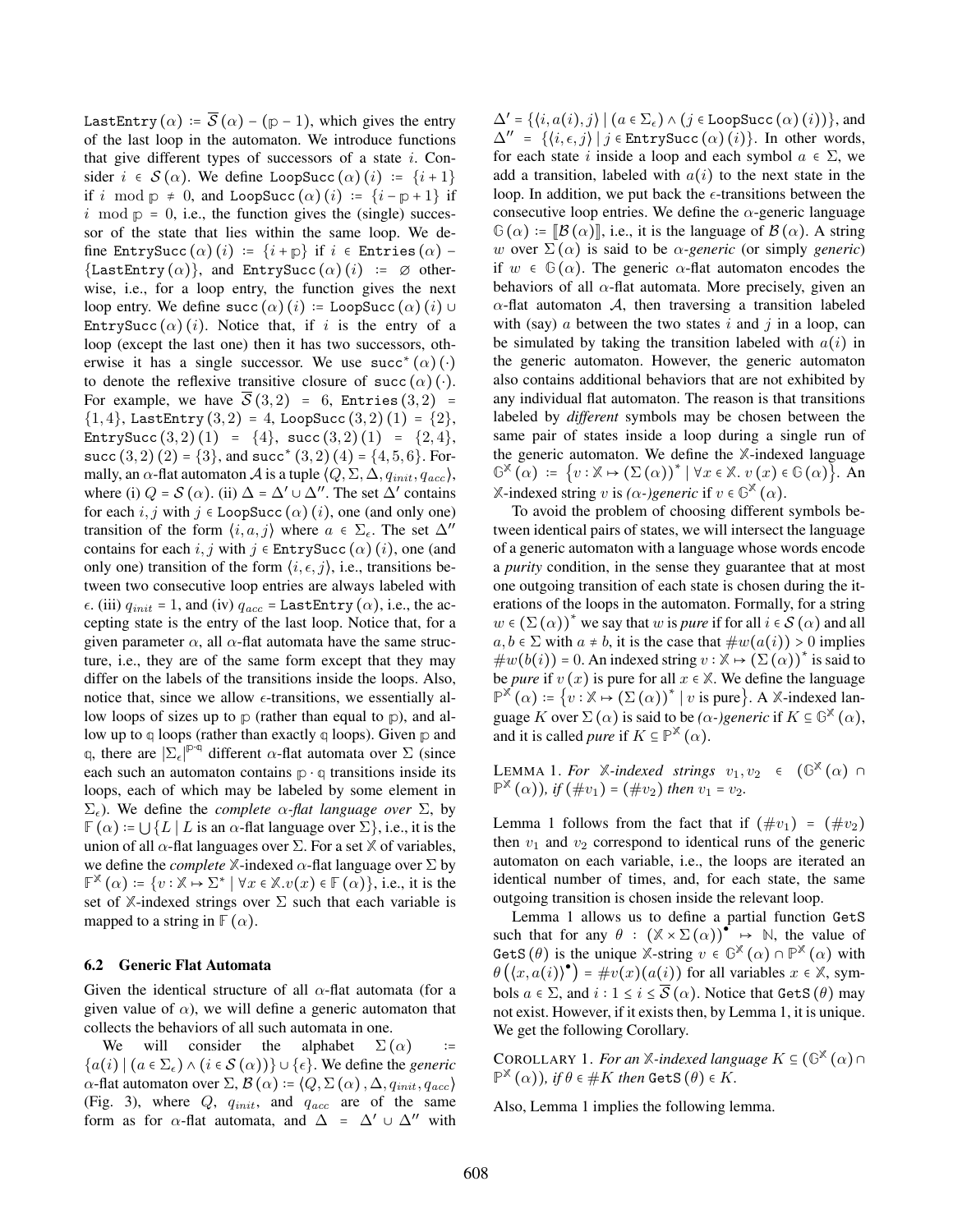LEMMA 2. For  $\mathbb{X}$ *-indexed languages*  $K_1, K_2 \subseteq (\mathbb{G}^{\mathbb{X}}(\alpha) \cap \mathbb{X})$  $\mathbb{P}^{\mathbb{X}}(\alpha)$ ), it is the case that  $(\#K_1) \cap (\#K_2) = \#(K_1 \cap K_2)$ .

Informally, for two pure and generic languages, the Parikh images of their intersection can be computed by computing the Parikh images individually and taking the intersection.

# 7. Flattening

Fix a set of variables  $X$ , an alphabet  $\Sigma$ , parameters  $p, q \in \mathbb{N}$ , and  $\alpha = \langle p, q \rangle$ . We will describe how to construct the *flattening* of a string constraint  $\phi$ . The constraint  $\phi$  may be in of the forms described in Section 5. The flattening of  $\phi$  corresponds to taking the intersection of  $\llbracket \phi \rrbracket$  with the generic  $\alpha$ flat automaton. We will take the flattening of  $\phi$  and intersect it with the set of pure languages thus obtaining a particular **X-indexed language**  $\langle \phi \rangle \rangle_{\alpha}$  **that satisfies two important prop**erties. First,  $\langle \phi \rangle \rangle_{\alpha}$  characterizes the intersection of  $\phi$  and flat languages in the sense that any indexed string in  $\langle \phi \rangle \rangle_{\alpha}$  can be renamed to an indexed string that is in the intersection of  $\llbracket \phi \rrbracket$  and flat languages. (ii)  $\langle \phi \rangle \rangle_{\alpha}$  is Parikh definable (see Section 8.)

#### 7.1 Flattening Grammar Constraints

Consider a grammar constraint  $\phi$  of the form  $x \in \mathcal{G}$  with  $\mathcal{G} = \langle N, T, P, S \rangle$ ,  $T = \Sigma$ , and a parameter  $\alpha = \langle p, q \rangle$ . We will define a new grammar Flatten  $(\alpha)$  ( $\phi$ ) which encodes running  $\mathcal G$  "in parallel" with the  $\alpha$ -generic automaton. We define Flatten  $(\alpha)$  ( $\phi$ ) :=  $\langle N', T', P', S' \rangle$ , where  $T'$  :=  $\Sigma(\alpha)$ , and define the set  $N' := N'_1 \cup N'_2 \cup N'_3$  as the union of three sets of nonterminals:

- For each nonterminal  $A \in N$  and  $i, j \in S(\alpha)$ with  $j \in succ^*(\alpha)(i)$ , the set  $N'_1$  contains a corresponding nonterminal  $A^{\oplus}(i, j)$ , i.e.,  $N_1'$  $:= \{A^{\oplus}(i,j) \mid (A \in N) \wedge (j \in \texttt{succ}^*(\alpha)(i))\}.$ Intuitively, the next segment of the input string expected by  $G$  corresponds to  $A$ , while the automaton is currently in state *i*. We use  $A^{\oplus}$  to allow the automaton to perform a number of transitions to consume the same part of the input string, after which the automaton reaches state  $j$ .
- For each  $a \in T$  and  $i, j \in S(\alpha)$  with j  $\in$  succ<sup>\*</sup> ( $\alpha$ ) (i), the set  $N'_2$  contains a corresponding nonterminal  $a^{\oplus}(i,j)$ , i.e.,  $N'_2$ ∶=  ${a^{\hat{\Phi}}(i,j) \mid (a \in T) \wedge (j \in succ^*(\alpha)(i)) }$ . Intuitively, the next terminal expected by  $G$  is  $a$ . The automaton is currently in the state  $i$ , and may perform an arbitrary number of  $\epsilon$ -transitions both before and after performing a transition labeled with  $a$ , ending up in the state  $j$ .
- For each  $i, j \in S(\alpha)$  with  $j \in \text{succ}^*(\alpha)$   $(i)$ , the set  $N'_3$ contains a corresponding nonterminal  $\epsilon^{\oplus}(i,j)$ , i.e.,  $N_3'$  :=  $\{\epsilon^{\oplus}(i,j) \mid j \in \text{succ}^*(\alpha)(i)\}.$  This allows the automaton to perform an arbitrary number of  $\epsilon$ -transitions.

We define the start symbol  $S' \coloneqq S(1, \texttt{LastEntry}(\alpha))$ , and define the set  $P' \coloneqq P'_1 \cup P'_2 \cup P'_3 \cup P'_4$  as follows:

- For each production  $p \in P$  of the form  $A \to X_1 \cdot X_2 \cdots X_n$ , and  $i, j \in S(\alpha)$  with  $j \in succ^*(\alpha)$   $(i)$ , the set  $P'_1$  contains all productions of the form  $A^{\oplus}(i,j) \to X_1^{\oplus}(i_0,i_1)$ .  $X_2^{\oplus}(i_1, i_2) \cdots X_n^{\oplus}(i_{n-1}, i_n)$ , where  $i_0 = i$ ,  $i_n = j$ ,  $i_k \in$ succ<sup>\*</sup> ( $\alpha$ ) ( $i_{k-1}$ ), for  $k: 1 \leq k \leq n$ . The next segment of the input string can be consumed by  $G$  and (in parallel) by the automaton. This is done by dividing the segment into sub-segments according to the *rhs* of  $p$ , by letting  $G$ and the automaton run in parallel on each sub-segment.
- For each terminal  $a \in T$  and  $i, j \in S(\alpha)$  with  $j \in$ succ<sup>\*</sup> ( $\alpha$ ) (*i*), the set  $P'_2$  contains all productions of the form  $a^{\oplus}(i, j) \rightarrow \epsilon^{\oplus}(i_0, i_1) \cdot a(i_1) \cdot \epsilon^{\oplus}(i_2, i_3)$ , where  $i_0 = i$ ,  $i_3$  = j,  $i_1$   $\in$  succ\*  $(\alpha)$   $(i_0),$   $i_2$   $\in$  LoopSucc  $(\alpha)$   $(i_1),$ and  $i_3 \in \text{succ}^*(\alpha)(i_2)$ . The automaton is allowed to perform an arbitrary number of  $\epsilon$ -transitions, before and after a transition labeled by a. The latter is part of a loop.
- The set  $P'_3$  contains the following sets of productions (that allow the automaton to perform an arbitrary number of  $\epsilon$ -transitions)
	- All productions that are of the form  $\epsilon^{\oplus}(i,j) \to \epsilon(i)$ .  $\epsilon^{\oplus}(\hat{k},j)$ , where  $i, j, k \in \mathcal{S}(\alpha)$ ,  $k \in \text{LoopSucc}(\alpha)(i)$ , and  $j \in \text{succ}^*(\alpha)(k)$ , i.e., the automaton performs one  $\epsilon$ -transition from the state i and then takes some number of  $\epsilon$ -transitions to the state j.
	- All productions that are of the form  $\epsilon^{\oplus}(i,i) \rightarrow \epsilon$ , where  $i \in S(\alpha)$ , i.e., stop generating  $\epsilon$ -transitions.
- For all  $i, j \in S(\alpha)$  with  $j \in$  EntrySucc  $(\alpha)$   $(i)$ , the set  $P'_4$  contains the production  $A(i, j) \rightarrow \epsilon$ . The automaton is allowed to cross from one loop entry to the next.

We define  $\langle \phi \rangle_{\alpha}$  to be the X-indexed language over  $\Sigma(\alpha)$  such that  $v \in \langle \phi \rangle \rangle_{\alpha}$  iff (i) v is pure, (ii)  $v(x) \in$  $\mathbb{F}$ latten  $(\alpha)$   $(\phi)$ , and (iii)  $v(y) \in \mathbb{G}(\alpha)$  for all  $y \in \mathbb{X}$  - ${x}$ . Intuitively, the variable x is mapped to a pure string in the language of  $G$ , while any other variable is mapped to any pure  $\alpha$ - generic string. Notice that  $\langle \phi \rangle \rangle_{\alpha}$  is pure and  $\alpha$ generic.

#### 7.2 Flattening Equality Constraints

We consider an equality constraint  $\phi$  of the form  $x_1x_2\cdots x_m = x_{m+1}x_{m+2}\cdots x_n$ , and a parameter  $\alpha = \{p, q\}.$ A constant  $c$  in an equality constraint can be replaced by a fresh variable x with a regular constraint  $x \in \llbracket c \rrbracket$ . Therefore, we assume, without loss of generality, that equality constraints do not contain any constants. We will define an FSA Flatten  $(\alpha)$  ( $\phi$ ) that will run the concatenation of the generic flat automata for the variables  $x_1, x_2, \ldots, x_m$ , in parallel with the concatenation of the generic flat automata for  $x_{m+1}, x_{m+2}, \ldots, x_n$ . Essentially, it traverses the product of the two concatenations, and enforces synchronization on common alphabet symbols. We define the alphabet  $\Sigma(n, \alpha) \coloneqq \{a(k, i) \mid (a \in \Sigma_{\epsilon}) \wedge (1 \leq k \leq n) \wedge (i \in \mathcal{S}(\alpha))\}.$ We define Flatten  $(\alpha)$  ( $\phi$ ) :=  $\langle Q, \Sigma(n, \alpha), \Delta, q_{init}, q_{acc} \rangle$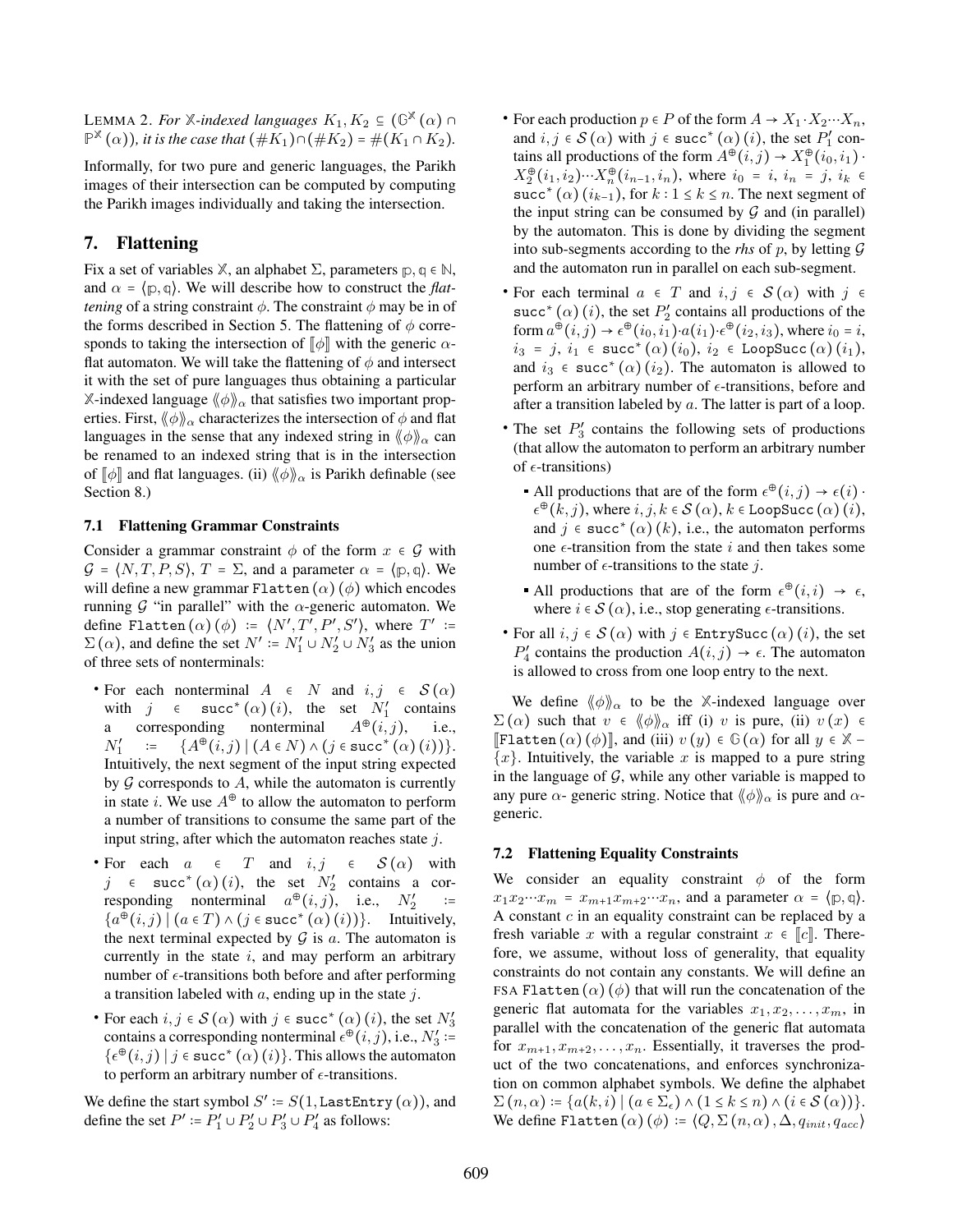as follows. We define the set  $Q = Q_1 \cup Q_2$  as the union of two sets of states:

- For each  $k: 1 \leq k \leq m, \ell: m+1 \leq \ell \leq n$ , and  $i_1, i_2 \in \mathcal{S}(\alpha)$ , the set  $Q_1$  contains the state  $\langle k, i_1, \ell, i_2 \rangle$ . Each state in  $Q_1$  encodes (i) an index k showing which automaton, among the ones of  $x_1, x_2, \ldots x_m$ , we are currently simulating, (ii) the current state  $i_1$  of that automaton, (iii) an index  $\ell$  showing which automaton, among the ones of  $x_{m+1}, x_{m+2}, \ldots, x_n$ , we are currently simulating, and (iv) the current state  $i_2$  of that automaton.
- For each  $k: 1 \leq k \leq m, \ell : m + 1 \leq \ell \leq n, i_1, i_2 \in \mathcal{S}(\alpha)$ , and  $a \in \Sigma$ , the set  $Q_2$  contains the state  $\langle k, i_1, \ell, i_2, a \rangle$ . This state encodes that the automaton of  $x_k$  has just performed a transition labeled by a. The automaton of  $x_{\ell}$  will follow by performing a transition labeled by a.

We define the set  $\Delta := \Delta_1 \cup \Delta_2 \cup \Delta_3 \cup \Delta_4 \cup \Delta_5 \cup \Delta_6 \cup \Delta_7 \cup \Delta_8$ as the union of eight sets of transitions:

- For each  $a \in \Sigma$ , and  $k, i_1, \ell, i_2, j$  with  $1 \leq k \leq$  $m, m + 1 \leq \ell \leq n, i_1, i_2, j \in \mathcal{S}(\alpha)$ , and  $j \in$ LoopSucc  $(\alpha)$   $(i_1)$ , the set  $\Delta_1$  contains the transition  $\langle \langle k, i_1, \ell, i_2 \rangle, a(k, i_1), \langle k, j, \ell, i_2, a \rangle \rangle$ . This corresponds to the case where the automaton of  $x_k$  performs a transition labeled with a.
- For each  $a \in \Sigma$ , and  $k, i_1, \ell, i_2, j$  with  $1 \leq k \leq$  $m, m + 1 \leq \ell \leq n, i_1, i_2, j \in \mathcal{S}(\alpha)$ , and  $j \in$ LoopSucc  $(\alpha)$  (i<sub>2</sub>), the set  $\Delta_2$  contains the transition  $\langle \langle k, i_1, \ell, i_2, a \rangle, a(\ell, i_2), \langle k, i_1, \ell, j \rangle \rangle$ . This corresponds to the case where the automaton of  $x_\ell$  performs a transition labeled with  $a$  (answering the previous move of the automaton of  $x_k$ ).
- For each  $k, i_1, \ell, i_2, j$  with  $1 \leq k \leq m, m +$  $1 \leq \ell \leq n, \ i_1, i_2, j \in \mathcal{S}(\alpha)$ , and  $j \in$ LoopSucc  $(\alpha)$   $(i_1)$ , the set  $\Delta_3$  contains the transition  $\langle \langle k, i_1, \ell, i_2 \rangle, \epsilon(k, i_1), \langle k, j, \ell, i_2 \rangle \rangle$ . This corresponds to the case where the automaton of  $x_k$  makes an  $\epsilon$ -transition, while the automaton of  $x_\ell$  does not move.
- For each  $k, i_1, \ell, i_2, j$  with  $1 \leq k \leq m, m +$  $1 \leq \ell \leq n, \ i_1, i_2, j \in \mathcal{S}(\alpha)$ , and j LoopSucc  $(\alpha)$  (i<sub>2</sub>), the set  $\Delta_4$  contains the transition  $\langle \langle k, i_1, \ell, i_2 \rangle, \epsilon(\ell, i_2), \langle k, i_1, \ell, j \rangle \rangle$ . This case is symmetric to the previous one.
- For each  $k, i_1, \ell, i_2, j$  with  $1 \leq k \leq m, m + 1 \leq \ell \leq n$ ,  $i_1, i_2, j \in \mathcal{S}(\alpha)$ , and  $j \in \text{EntrySucc}(\alpha)$   $(i_1)$ , the set  $\Delta_5$  contains the transition  $\langle \langle k, i_1, \ell, i_2 \rangle, \epsilon, \langle k, j, \ell, i_2 \rangle \rangle$ . This corresponds to the case where the automaton of  $x_k$ crosses from one loop entry to the next.
- For each  $k, i_1, \ell, i_2, j$  with  $1 \leq k \leq m, m + 1 \leq \ell \leq n$ ,  $i_1, i_2, j \in \mathcal{S}(\alpha)$ , and  $j \in \text{EntrySucc}(\alpha)$   $(i_2)$ , the set  $\Delta_6$ contains the transition  $\langle \langle k, i_1, \ell, i_2 \rangle, \epsilon, \langle k, i_1, \ell, j \rangle \rangle$ . This case is symmetric to the previous one.
- For each  $k, i_1, \ell, i_2, j$  with  $1 \leq k \leq m, m + 1 \leq$  $\ell$   $\leq$   $n,$   $i_1, i_2, j$   $\in$   $\mathcal{S}(\alpha),$   $i_1$  = LastEntry( $\alpha),$ and  $j = 1$ , the set  $\Delta_7$  contains the transition  $\langle \langle k, i_1, \ell, i_2 \rangle, \epsilon, \langle k+1, j, \ell, i_2 \rangle \rangle$ . The automaton of  $x_k$  is in its accepting state; the simulation continues from the initial state of the automaton of  $x_{k+1}$ . The automaton of  $x_\ell$  does not move.
- For each  $k, i_1, \ell, i_2, j$  with  $1 \leq k \leq m, m + 1 \leq \ell < n$ ,  $i_1, i_2, j \in \mathcal{S}(\alpha)$ , and  $i_2 =$  LastEntry  $(\alpha)$ , the set  $\Delta_8$ contains the transition  $\langle \langle k, i_1, \ell, i_2 \rangle, \epsilon, \langle k, i_1, \ell + 1, j \rangle \rangle$ . This case is symmetric to the previous one.

We define the initial state as  $q_{init} := (1, 1, 1, 1)$ , i.e., we start from the initial state of the automaton of  $x_1$ , and the initial state of the automaton of  $x_{m+1}$ . We define the accepting state as  $q_{acc}$  :=  $\langle m,$  LastEntry  $(\alpha)$ ,  $n$ , LastEntry  $(\alpha)$ ), i.e., we are in the accepting states (i.e., last loop entries) of the automata of  $x_m$  and  $x_n$  respectively.

To derive the indexed language  $\langle \phi \rangle \rangle_{\alpha}$  we need to give some definitions. First we formulate some conditions on the strings generated by Flatten  $(\alpha)$  ( $\phi$ ). A string w  $\epsilon$  $(\Sigma(n, \alpha))^*$  is said to be *rational* if  $\#a(k, i) = \#a(\ell, i)$ whenever  $x_k = x_\ell$ . In other words, different occurrences of the same variable will run the corresponding generic automaton in the same manner (it picks the same outgoing transition from each state and runs the same loop an identical number of times.) We say that w is *pure* if  $a \neq b$ and  $\#w(a(k, i)) > 0$  implies  $\#w(b(k, i)) = 0$ . We will use the purity of strings in Flatten  $(\alpha)$  ( $\phi$ ) to guarantee the purity of  $\langle \phi \rangle \rangle_{\alpha}$ . Next, we take the strings generated by Flatten  $(\alpha)$  ( $\phi$ ) and project them on the variables that occur in  $\phi$ . For a  $k : 1 \leq k \leq n$ , we define the alphabet  $\Sigma_k$  :=  $\{a(k,i) \mid (a \in \Sigma) \wedge (1 \le i \le S(\alpha))\}$ , i.e., it is the subset of  $\Sigma(n, \alpha)$  containing only the elements in the alphabet of the generic flat automaton of  $x_k$ . We define the renaming  $\mathcal{R}$ :  $\Sigma(n, \alpha) \mapsto \Sigma(\alpha)$  such that  $\mathcal{R}(a(k, i)) = a(i)$ .

The language  $\langle \phi \rangle_{\alpha}$  contains all *X*-indexed strings v:  $\mathbb{X} \mapsto \Sigma(\alpha)$  such that there is a string  $w \in \text{Flatten}(\alpha)$  ( $\phi$ ) satisfying the following properties: (i)  $w$  is rational and pure. (ii)  $v(x) = \mathcal{R}([w]_{\Sigma_k})$  if  $x = x_k$  for some  $k : 1 \le k \le n$ . In other words, we extract the substring of  $w$  corresponding to  $x_k$  and rename it according to R so that we obtain a string over  $\Sigma(\alpha)$ . Notice that by the rationality condition, the particular choice of  $k$  is not important (we can choose any k provided that  $x_k = x$ .) Also, observe that  $\mathcal{R}([w]_{\Sigma_k})$  is  $\alpha$ -generic. (iii)  $v(x) \in \mathbb{G}(\alpha) \cap \mathbb{P}(\alpha)$  if  $x \in \mathbb{X} - \{x_1, \ldots, x_n\}$ . Such a variable is not restricted by  $\phi$  and hence it may be assigned any pure string in the generic  $\alpha$ -flat automaton. Notice that  $\langle \phi \rangle_{\alpha}$  is pure and  $\alpha$ -generic.

#### 7.3 Other Constraints

The flattening of a transducer constraint  $y \in \mathcal{T}(x)$  is done by constructing a FSA that runs  $\mathcal T$  in parallel with the flat automata of  $x$  and  $y$ . The construction is similar to the case of equality constraints. A disequality constraint can be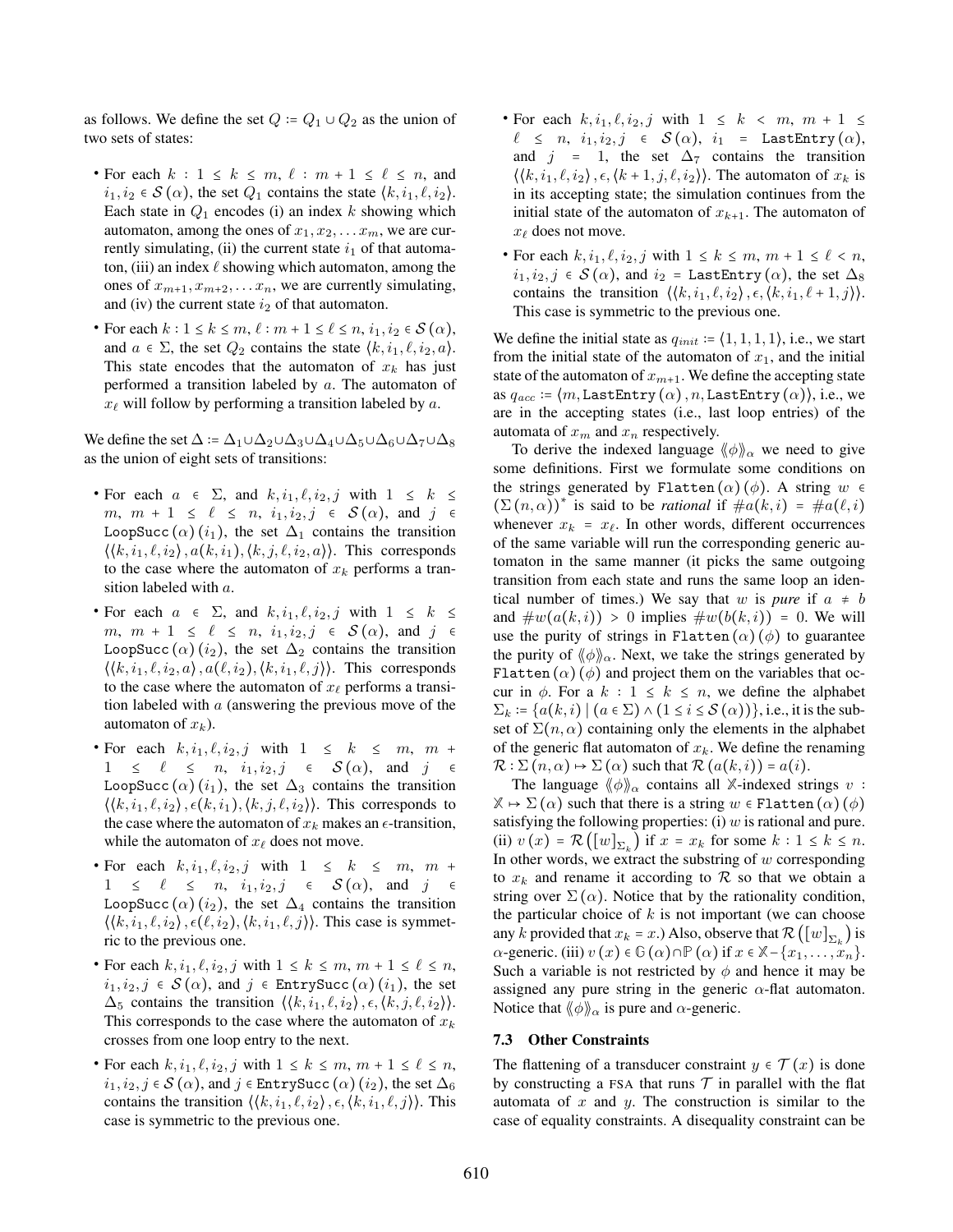done in a similar way as in the case of equality constraints. In contrast, here we make that eventually one side cannot follow the other. Finally, flattening is not needed for the case of length constraints.

#### 7.4 Properties

Lemma 3 and Lemma 4 below follow from the flattening construction. They explain the relation between  $\langle \phi \rangle_{\alpha}$  and the intersection of  $\phi$  with flat languages. Define the renaming  $\mathcal{R}^{\alpha} : \Sigma(\alpha) \mapsto \Sigma$  where  $\mathcal{R}^{\alpha}(a(i)) = a$  for all  $a \in \Sigma$  and  $i: 1 \leq i \leq \overline{\mathcal{S}}(\alpha)$ .

LEMMA 3.  $\mathcal{R}^{\alpha}(\langle\!\langle \phi \rangle\!\rangle_{\alpha}) \subseteq [\![\phi]\!] \cap \mathbb{F}^{\mathbb{X}}(\alpha)$ .

LEMMA 4.  $v \in [\![\phi]\!] \cap \mathbb{F}^{\mathbb{X}}(\alpha)$  *implies that*  $v' \in \langle \! \langle \phi \rangle \! \rangle_{\alpha}$  for all  $v'$  with  $\mathcal{R}^{\alpha}(v') = v$ .

For a set  $\psi$  of constraints, we define  $\langle \psi \rangle_{\alpha} := \bigcap_{\phi \in \psi} \langle \phi \rangle_{\alpha}$ . From Lemma 3 and Lemma 4, we get the following theorem.

THEOREM 1.  $\langle \! \langle \psi \rangle \! \rangle_{\alpha} = \varnothing$  *iff*  $\lbrack \! \lbrack \psi \rbrack \! \rbrack \cap \mathbb{F}^{\mathbb{X}}$   $(\alpha) = \varnothing$ .

From Corollary 1 and Lemma 3 we get the following.

 $\text{THEOREM 2.}$   $\textit{If } \theta \in \# \langle \! \langle \psi \rangle \! \rangle_{\alpha}$  then  $\mathcal{R}^{\alpha}(\texttt{GetS} \left( \theta \right)) \! \in \! \lbrack \! \lbrack \psi \rbrack \! \rbrack \cap \mathbb{F}^{\mathbb{X}} \left( \alpha \right) \! .$ 

#### 8. Under-Approximation

In this section, we describe the under-approximation module. Fix a finite alphabet Σ, and a finite set of variables **X** ranging over  $\Sigma^*$ . Suppose that we are given a set  $\psi$  of string constraints over  $X$  and  $\Sigma$ , together with an abstraction parameter  $\alpha = \langle p, q \rangle$ . We introduce an algorithm UAprx which checks the emptiness of the set  $\llbracket \psi \rrbracket \cap \mathbb{F}^{\mathbb{X}}(\alpha)$ , and returns a member of the set in case the set is non-empty. We define UAprx in several steps. By Theorem 1 we know that to check the emptiness of  $\llbracket \psi \rrbracket \cap \mathbb{F}^\mathbb{X}(\alpha)$ , it is sufficient to check the emptiness of  $\langle \psi \rangle_{\alpha}$ . Notice that the emptiness of the latter is equivalent to the emptiness of its Parikh image. Since  $\langle \psi \rangle_{\alpha}$  is by construction pure and  $\alpha$ -generic for each  $\phi \in \psi$ , it follows by Lemma 2 that the Parikh image of  $\langle \psi \rangle_{\alpha}$  is equal to the intersection of the Parikh images of  $\langle \phi \rangle_{\alpha}$  for all  $\phi \in \psi$ . First, we describe how to compute the Parikh image of  $\langle \phi \rangle_{\alpha}$ . Then, we collect the Parikh images for all  $\phi \in \psi$ , and feed them into an SMT solver. If the SMT solver answers that the Parikh image is empty then UAprx answers that  $[\![\psi]\!] \cap \mathbb{F}^{\mathbb{X}}(\alpha)$  is empty. On the other hand, if the SMT solver returns a satisfying assignment  $\theta$  then we know by Theorem 2 that  $\mathcal{R}^{\alpha}$  (GetS  $(\theta)$ )  $\in [\![\psi]\!] \cap \mathbb{F}^{\mathbb{X}}(\alpha)$ . Therefore, we will also present a method for computing  $\mathcal{R}^{\alpha}$  (GetS  $(\theta)$ ).

#### 8.1 Computing Parikh Images

We give an algorithm for computing the Parikh image of  $\langle \phi \rangle$ <sub>α</sub> for a string constraint  $\phi$ . The form of the algorithm depends on the type of  $\phi$ . In each case, the Parikh image will be defined as a conjunction of existentially quantified Presburger formulas over the alphabet  $(\mathbb{X} \times \Sigma(\alpha))^{\bullet}$ . The algorithms are defined based on the construction of  $\langle \phi \rangle \rangle_{\alpha}$ ,

described in Section 7. We present the method for the cases of grammars and equalities. The other cases are similar.

*Grammars.* Algorithm 1 shows the case where  $\phi$  is a grammar constraint (of the form  $x \in \mathcal{G}$ ). We compute the

| <b>Algorithm 1:</b> Computing the Parikh Image of a Gram-                                                                                                                   |  |  |  |  |  |  |
|-----------------------------------------------------------------------------------------------------------------------------------------------------------------------------|--|--|--|--|--|--|
| mar Constraint.                                                                                                                                                             |  |  |  |  |  |  |
| <b>Input:</b> $\phi$ : grammar constraint of the form $x \in \mathcal{G}$ ,                                                                                                 |  |  |  |  |  |  |
| $\alpha = \langle p, q \rangle \in \mathbb{N}^2$ : abstraction parameter                                                                                                    |  |  |  |  |  |  |
| <b>Output:</b> CompP ( $\langle \phi \rangle$ )                                                                                                                             |  |  |  |  |  |  |
| $1 \mathcal{G}' \leftarrow \text{Flatten}(\alpha) (\phi);$                                                                                                                  |  |  |  |  |  |  |
| 2 $\rho_1 \leftarrow \text{CompP}(G')$ ;                                                                                                                                    |  |  |  |  |  |  |
| $3 \rho_2 \leftarrow \bigwedge \bigwedge (x, a(i))^{\bullet} = (a(i))^{\bullet};$<br>$i\in\mathcal{S}(\alpha)$ $a\in\Sigma$                                                 |  |  |  |  |  |  |
| $\varphi_3 \leftarrow \bigwedge \quad (\langle x, a(i) \rangle^{\bullet} > 0) \implies (\langle x, b(i) \rangle^{\bullet} = 0);$<br>$i \in S(\alpha)$ $a \neq b \in \Sigma$ |  |  |  |  |  |  |
| 5 $\rho_4 \leftarrow \exists (\Sigma(\alpha))^{\bullet}$ . $\rho_1 \wedge \rho_2 \wedge \rho_3;$                                                                            |  |  |  |  |  |  |
| 6 return $(\rho_4)$                                                                                                                                                         |  |  |  |  |  |  |

flattening  $\mathcal{G}'$  of the grammar  $\mathcal{G}$  wrt. the abstraction parameter  $\alpha$  according to the construction of Section 7. We compute the Parikh image of  $\mathcal{G}'$  (this is possible since  $\mathcal{G}'$  is a CFG), and store the result in  $\rho_1$ . Notice that  $\rho_1$  is defined over the set  $(\Sigma(\alpha))^{\bullet}$ . We define the formula  $\rho_2$  that renames each variable  $(a(i))$ <sup>\*</sup> to the corresponding variable  $\langle x, a(i) \rangle$ <sup>\*</sup>. This is done by equating each pair of variables of the above form, and putting all the equalities in  $\rho_2$ . The formula  $\rho_3$  encodes the purity condition. The returned formula  $\rho_4$  is the conjunction of the previous three formulas. Furthermore, we quantify away all the variables in  $(\Sigma(\alpha))^{\bullet}$  thus ensuring that  $\rho_3$ is defined over the alphabet  $(\mathbb{X} \times \Sigma(\alpha))^{\bullet}$ . Notice that  $\rho_4$  is an existentially quantified Presburger formula.

*Equalities.* Algorithm 2 shows the case where  $\phi$ is an equality constraint (of the form  $x_1x_2\cdots x_m$  $x_{m+1}x_{m+2}\cdots x_n$ ). In a similar manner to the case of gram-

Algorithm 2: Computing the Parikh Image of an Equality Constraint.

mar constraints, we compute the flattening  $A$  of the equality wrt. the abstraction parameter  $\alpha$ , and then compute the Parikh image of the automaton A, and store the result in  $\rho_1$ . Here,  $\rho_2$  serves *two* purposes. First, it renames the variables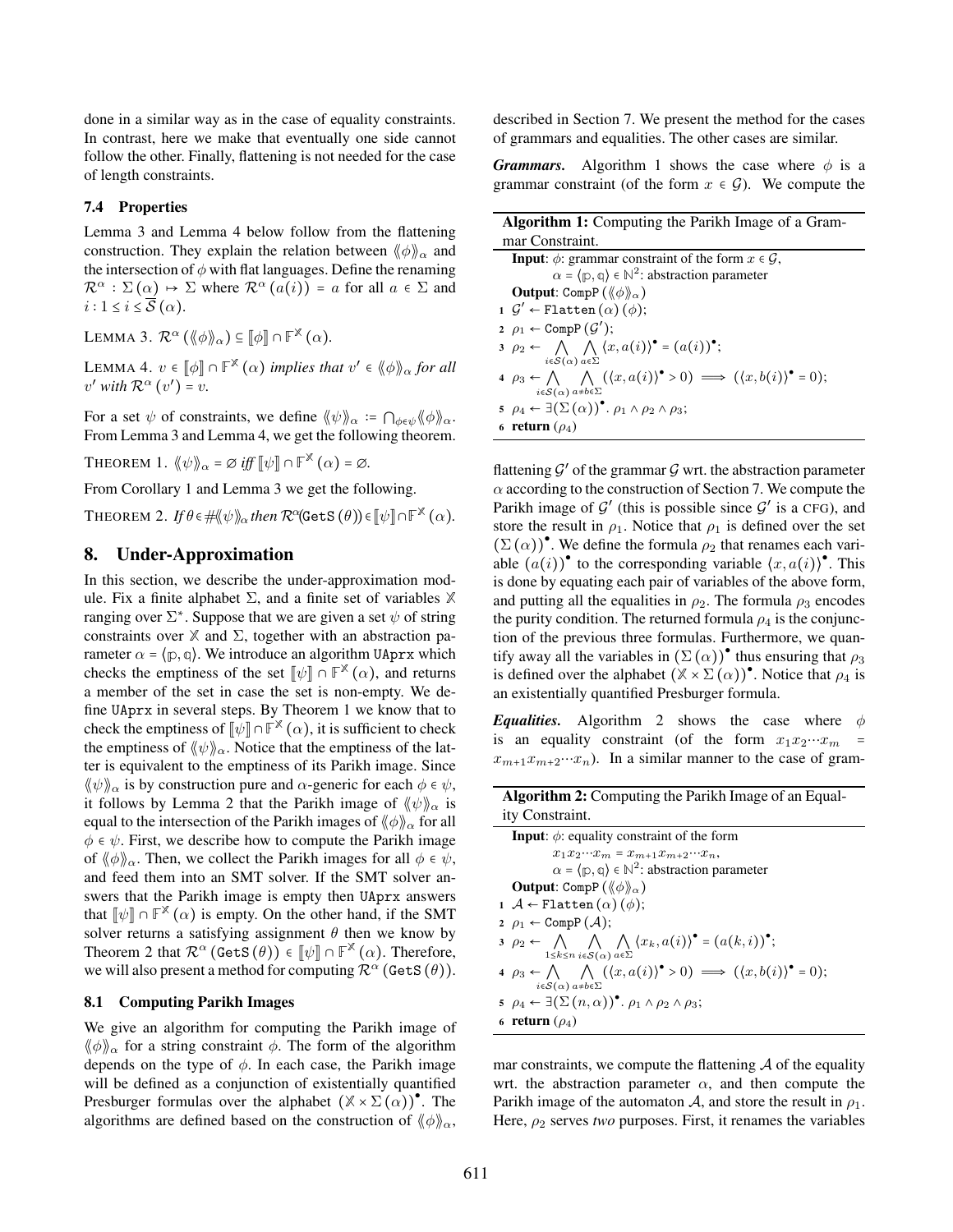as in the case of a grammar constraint. More precisely, the formula  $\rho_1$  is defined over the set  $(\Sigma(n,\alpha))^{\bullet}$ . Therefore, we rename each variable  $(a(k, i))^{\bullet}$  to the corresponding variable  $\langle x_k, a(i) \rangle^{\bullet}$  by equating them. The second purpose is to ensure the rationality condition. The reason is that, for any two variables of the forms  $a(k, i)$  and  $a(\ell, i)$ , the formula  $\rho_2$  will contain both  $\langle x_k, a(i) \rangle^{\bullet} = (a(k,i))^{\bullet}$  and  $\langle x_{\ell}, a(i) \rangle^{\bullet} = (a(\ell, i))^{\bullet}$ . This implies that if  $x_k = x_{\ell}$  then  $\langle x_k, a(i) \rangle^{\bullet} = \langle x_\ell, a(i) \rangle^{\bullet}$ . Finally, we add the purity condition and abstract away the variables of the set  $(\Sigma(n,\alpha))^{\bullet}$ in a similar manner to the case of grammar constraints.

#### 8.2 SMT Solving

In Algorithm 3, we are given a set  $\psi$  of constraints together with an abstraction parameter  $\alpha$ . We construct, for each  $\phi \in \psi$ , the Parikh image of  $\langle \phi \rangle_{\alpha}$  as described in Section 8.1. We collect the conjunction of the Parikh images in  $\rho$ . We check the satisfiability of  $\rho$  using the available SMT solver.

| <b>Algorithm 3: Parikh Image Analysis.</b> |                                                                                                       |  |  |  |  |  |  |
|--------------------------------------------|-------------------------------------------------------------------------------------------------------|--|--|--|--|--|--|
|                                            | <b>Input:</b> $\psi$ : set of string constraints,                                                     |  |  |  |  |  |  |
|                                            | $\alpha = \langle p, q \rangle \in \mathbb{N}^2$ : abstraction parameter                              |  |  |  |  |  |  |
|                                            | <b>Output:</b> Solution for CompP ( $\langle \langle \psi \rangle \rangle_{\alpha}$ ).                |  |  |  |  |  |  |
|                                            | $1 \rho \leftarrow \bigwedge \text{CompP}(\langle \phi \rangle \rangle_{\alpha});$<br>$\phi \in \psi$ |  |  |  |  |  |  |
|                                            | 2 Result $\leftarrow$ SMT $(\rho)$ ;                                                                  |  |  |  |  |  |  |
|                                            | 3 return (Result)                                                                                     |  |  |  |  |  |  |

#### 8.3 Constructing a Solution

Algorithm 4 constructs the  $\mathbb{X}$ -indexed string  $v =$  $\mathcal{R}^{\alpha}$  (GetS $(\theta)$ ). More precisely, the algorithm goes through

|                         | <b>Algorithm 4:</b> Translating to a Solution.                                                                                              |  |  |  |  |  |  |  |  |  |
|-------------------------|---------------------------------------------------------------------------------------------------------------------------------------------|--|--|--|--|--|--|--|--|--|
|                         | <b>Input:</b> $\theta$ : $(\mathbb{X} \times \Sigma(\alpha))^{\bullet} \mapsto \mathbb{N}$ ,                                                |  |  |  |  |  |  |  |  |  |
|                         | $\alpha = \langle p, q \rangle \in \mathbb{N}^2$ : abstraction parameter                                                                    |  |  |  |  |  |  |  |  |  |
|                         | <b>Output:</b> $\mathcal{R}^{\alpha}$ (GetS( $\theta$ ))                                                                                    |  |  |  |  |  |  |  |  |  |
| $\mathbf{1}$            | for all $x \in \mathbb{X}$ do                                                                                                               |  |  |  |  |  |  |  |  |  |
| $\mathbf{2}$            | for k from 1 to $q$ do                                                                                                                      |  |  |  |  |  |  |  |  |  |
| 3                       | $n_k \leftarrow 0$ ;                                                                                                                        |  |  |  |  |  |  |  |  |  |
| $\overline{\mathbf{4}}$ | $w_k \leftarrow \epsilon$ ;                                                                                                                 |  |  |  |  |  |  |  |  |  |
| 5                       | for i from $(k \cdot p - p + 1)$ to $(k \cdot p)$ do                                                                                        |  |  |  |  |  |  |  |  |  |
| 6                       | for all $a \in \Sigma_{\epsilon}$ do                                                                                                        |  |  |  |  |  |  |  |  |  |
| 7                       |                                                                                                                                             |  |  |  |  |  |  |  |  |  |
| 8                       |                                                                                                                                             |  |  |  |  |  |  |  |  |  |
| 9                       | if $\theta(\langle x, a(i))^{\bullet} > 0$ then<br>$n_k \leftarrow \theta(\langle x, a(i))^{\bullet}$ ;<br>$w_k \leftarrow w_k \bullet a$ ; |  |  |  |  |  |  |  |  |  |
|                         |                                                                                                                                             |  |  |  |  |  |  |  |  |  |
| 10                      | $v(x) \leftarrow w_1^{n_1} \bullet w_1^{n_2} \bullet \cdots \bullet w_0^{n_q};$                                                             |  |  |  |  |  |  |  |  |  |
|                         | 11 <b>return</b> $(v)$                                                                                                                      |  |  |  |  |  |  |  |  |  |

the variables one by one. For each variable  $x \in \mathbb{X}$  it considers the generic automaton of  $x$  and finds out (i) for each loop  $k: 1 \leq k \leq \mathfrak{q}$ , the number  $n_k$  of times the loop is iterated, and (ii) for each state  $i : k \cdot p - p + 1 \le i \le k \cdot p$  inside the loop,

the label of the outgoing transition that is chosen. In fact, the algorithm builds the string  $w_k$  which corresponds to one iteration of the loop. This is done by recording, for each  $a \in \Sigma$ , the number of times the symbol  $a(i)$  is encountered. Recall that either this number is equal to 0 for all  $a \in \Sigma$  or positive for exactly one  $a \in \Sigma$ . In the former case, the loop has not been iterated, and in the latter case, the loop has been iterated the same number of times as the number of occurrences of  $a(i)$ . We build the string  $w_k$  successively, by concatenating the symbol  $a(i)$  in position  $i - k \cdot p + p$  if  $a(i)$  occurs a positive number of times. Finally, for a variable  $x \in \mathbb{X}$ , we define the string  $v(x)$  by concatenating the strings  $w_k^{n_k}$  for all the loops  $k : 1 \leq k \leq \mathbb{q}$ .

## 9. Over-Approximation

In this section, we describe the over-approximation module. Fix a finite alphabet  $\Sigma$  and a finite set of variables X ranging over  $\Sigma^*$ . Suppose that we are given a set  $\psi = {\phi_1, \phi_2, \ldots, \phi_k}$  of constraints together with a set Covered  $\subseteq$  N<sup>2</sup> of parameter values that have already been considered by the under-approximation module. In the following, we will construct a set  $\psi'$  of constraints such that  $(\llbracket \psi \rrbracket - \bigcup_{\alpha \in \text{Covered}} \mathbb{F}^{\mathbb{X}}(\alpha)) \subseteq \llbracket \psi' \rrbracket$ . To construct  $\psi'$  from  $\psi$ , we proceed as follows: (1) we replace any membership constraint in a context-free grammar  $G$  by a membership constraint in a regular language (the regular language may be the upward closure of the language of  $G$  [4, 45], the downward closure [10, 44], or some other over-approximation, e.g., the one in [32]), (2) we replace a transducer constraint by a conjunction of membership constraints in regular languages where each regular language captures the projection of the transducer language on one of its tapes, and (3) we replace any occurrence of a variable x by a fresh copy of  $x$ that satisfies the same membership and length constraints as x. The resulting set of string constraints  $\psi'$  falls in the decidable fragment of the theory of strings with regular membership constraints and length constraints [2, 3]. Therefore, we can apply a similar technique as the one used in Norn [2, 3] to check the satisfiability of  $\psi'$ .

The rest of this section is organised as follows: First, we define the function Over that takes as input a constraint  $\phi$  in  $\psi$  and transforms it into a set of constraints 0ver( $\phi$ ) in  $\psi'$ . The form of  $\text{Over}(\phi)$  will depend on the type of the constraint  $\phi$ . Then, we formally define the set of constraints  $\psi'$ and show how to address its satisfiability problem. Finally, we show how to generate a new set of abstraction parameters that will be used by the under-approximation module in case that the set of constraints  $\psi'$  is satisfiable.

*Transforming (dis-)equality constraints.* Let us consider a constraint  $\phi_i$ , with  $i : 1 \leq i \leq k$ , appearing in  $\psi$ . Let us assume that  $\phi_i$  is an (dis-)equality constraint of the form  $x_1x_2\cdots x_m$  ∼  $x_{m+1}x_{m+2}\cdots x_n$  with ~∈ {=  $, \neq$ . Then Over $(\phi_i)$  will only contain the (dis-)equality constraint  $(x_1, i, 1)(x_2, i, 2)$ … $(x_m, i, m) \sim (x_{m+1}, i, m +$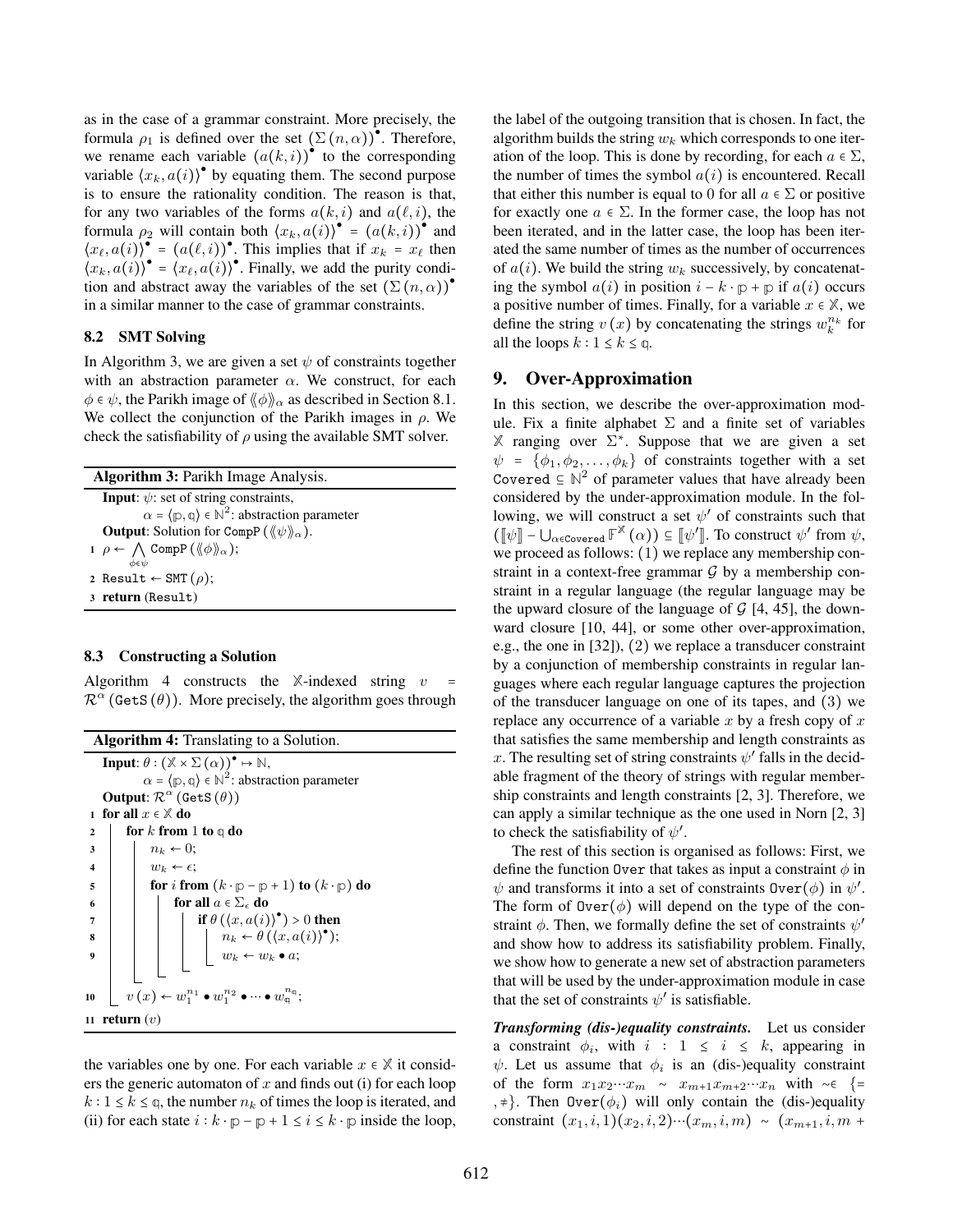$1)(x_{m+2}, i, m+2)\cdots(x_n, i, n)$  where we replace any occurrence of a variable x by a fresh copy of the form  $(x, i, j)$ .

Let Fresh be a function that maps each variable  $x$  in  $X$ to its set of fresh copies. Formally, the set  $Fresh(x)$  is the smallest set containing any variable of the form  $(x, i, j)$  such that  $\phi_i$  is a (dis-)equality constraint of the form  $x_1 x_2 \cdots x_m \sim$  $x_{m+1}x_{m+2}\cdots x_n$ , with ~∈ {≠, =}, and  $x_j = x$ .

*Transforming grammar constraints.* In the following, we will show how to transform a grammar constraint  $\phi$  in  $\psi$  into a set of regular constraints  $\text{Over}(\phi)$  in  $\psi'$  using the function Over. This transformation is based on replacing the contextfree language appearing in  $\phi$  by a regular language that accepts its upward closure [4, 45], its downward closure [10, 44], or some other over-approximation, e.g., the one in [32]). To do that, we define a function Abst that associates for each context-free grammar  $\mathcal{G}$ , a regular expression  $\mathcal{R}$  such that  $R$  recognizes the upward/downward closure (or any other regular over-approximation) of the language generated by the context-free grammar  $\mathcal{G}$ .

Then, let us consider a grammar constraint  $\phi_i$  of the form  $x \in \mathcal{G}$ . The set  $\mathsf{Over}(\phi_i)$  is then defined to be the smallest set containing all the regular constraints of the form  $(x, \ell, j) \in$  Abst $(\mathcal{G})$  where  $(x, \ell, j) \in$  Fresh $(x)$ .

*Transforming Regular Constraints.* Let us consider a regular constraint  $\phi_i$  of the form  $x \in \mathcal{R}$ . Then  $\text{Over}(\phi_i)$  is defined as the smallest set containing all the regular constraints of the form  $(x, \ell, j) \in \mathcal{R}$  where  $(x, \ell, j) \in$  Fresh $(x)$ .

*Transforming transducer constraints.* In the following, we show how to replace a transducer constraint in  $\psi$  by a set of membership constraints in regular languages that capture an over-approximation of the transducer language. Each regular language captures the projection of the transducer language on one of its input tapes.

To compute these regular languages, we define a function Split that takes as input a transducer  $T$  and outputs a pair of regular expressions  $\mathcal{R}_1$  and  $\mathcal{R}_2$  such that  $\{(w_1, w_2) | w_2 \in \mathcal{T}(w_1)\}\subseteq (\llbracket \mathcal{R}_1 \rrbracket \times \llbracket \mathcal{R}_2 \rrbracket)$ . Let us assume a transducer  $\mathcal T$  of the form  $\langle Q, \Sigma, \Delta, q_{init}, q_{acc} \rangle$ . We can define then the automaton  $A_1 = \langle Q, \Sigma, \Delta_1, q_{init}, q_{acc} \rangle$  (resp.  $\mathcal{A}_2 = \langle Q, \Sigma, \Delta_2, q_{init}, q_{acc} \rangle$  such that  $\Delta_1$  (resp.  $\Delta_2$ ) is the smallest transition relation containing  $\langle q, a, q' \rangle \in \Delta_1$  (resp.  $\langle q, b, q' \rangle \in \Delta_2$ ) if there is a transducer transition of the form  $\langle q, \langle a, b \rangle, q' \rangle \in \Delta$ . Let  $\mathcal{R}_1$  (resp.  $\mathcal{R}_2$ ) be the regular expression recognizing the same language as  $A_1$  (resp.  $A_2$ ). We then define Split $(\mathcal{T}) = (\mathcal{R}_1, \mathcal{R}_2)$ .

Let us consider a transducer constraint  $\phi_i$  of the form  $y \in \mathcal{T}(x)$ . The set  $\text{Over}(\phi_i)$  is defined to be the smallest set containing all the regular constraints of the form  $(x, \ell, j) \in$  $\mathcal{R}_1$  where  $(x,\ell,j)$   $\in$  Fresh $(x)$  and  $(y,\ell',j')$   $\in$   $\mathcal{R}_2$  where  $(y, \ell', j') \in \texttt{Fresh}(y).$ 

*Transforming length constraints.* Let us consider a grammar constraint  $\phi_i$  of the form  $\sum_{1 \leq i \leq n} k_i \cdot \text{length}(x_i) \sim \ell$ , where  $x_i \in \mathbb{X}$ ,  $k_i \in \mathbb{Z}$  for  $i: 1 \le i \le n, \ell \in \mathbb{Z}$ , and  $~\sim \in \{<,\leq,>,\geq,=\}$ . Then, we define 0ver( $\phi_i$ ) to be the smallest set of containing all constraints of the form  $\sum_{1 \leq i \leq n} k_i$ .  $\texttt{length}\left((x_i,\ell_i,j_i)\right) \sim \ell \text{ where } (x_i,\ell_i,j_i) \in \texttt{Fresh}(x_i).$ 

*Constructing the approximate set of constraints*  $\psi'$ *.* In order to construct the set of constraints  $\psi'$ , we need first to construct regular constraints that discard from the set of solutions any string that is accepted by any  $\alpha$ -flat automaton with  $\alpha \in \text{Covered.}$  Let  $\mathcal{R}_{\text{Covered}}$  be the regular expression that accepts the complement of the regular language  $\bigcup_{\alpha \in \text{Covered}} \mathbb{F}^{\mathbb{X}}(\alpha)$ . We use  $\phi_{\text{Covered}}$  to denote the smallest set of constraints of the form  $(x, \ell, j) \in \mathcal{R}_{\text{Covered}}$  where  $(x, \ell, j) \in \text{Fresh}(x)$  for all variable  $x \in \mathbb{X}$ . We define  $\psi'$  as  $\phi_{\text{Covered}} \cup \text{Over}(\phi_1) \cup \text{Over}(\phi_2) \cup \text{Over}(\phi_3) \cup \cdots \cup \text{Over}(\phi_k).$ 

*Satisfiability problem of the approximate set of constraints*  $\psi'$ . The set of constraints  $\psi'$  satisfies the *acyclicity* condition defined in [2, 3]. Intuitively, the acyclicity condition is a syntactic condition on the occurrence of variables in the set of constraints and ensures that no variables appears more than once in (dis)-equalities during the analysis technique developed in [2, 3]. Thus, we can use the technique presented in [2, 3] to decide the satisfiability of the set of constraints  $\psi'$ . Then, let 0Aprx (Covered) be the algorithm that checks the satisfiability of  $\psi'$  and returns a satisfying assignment v for  $\psi'$  if  $\psi'$  is satisfiable, and unsat otherwise.

*Generating new set of abstraction parameters.* In the following, we describe how to generate new set of abstraction parameters from an assignment v for  $\psi'$ . To do that, we will first show how to define the abstraction parameters for a string and then for an indexed string.

Let  $w \in \Sigma^*$  be a string. We define GenPar  $(w)$  to be the set of minimal pairs  $\alpha = \langle p, q \rangle \in \mathbb{N}^2$  such that there are words  $w_1, w_2, \ldots, w_q$  where length  $(w_i) \leq p$  for  $i : 1 \leq$  $i \leq q$  and  $w \in w_1^* \bullet w_2^* \bullet \cdots \bullet w_q^*$ . Let  $\mathbb{X}'$  be the set of variables appearing in  $\psi^{\tau}$ . For an  $\mathbb{X}'$ -indexed string v over  $\Sigma$ , we define GenPar (*v*) to be the maximal pairs in the set  $\{\alpha \mid (x \in \mathbb{X}') \wedge (\alpha \in \text{GenPar}(v(x)))\}.$ 

# 10. CEGAR

In this section we present our CEGAR procedure. Observe that, due to the undecidability of the considered problem, our procedure is not guaranteed to terminate.

The procedure inputs a set  $\psi$  of string constraints. If the procedure terminates then it either returns an indexed string that satisfies  $\psi$ , or it concludes that  $\psi$  is not satisfiable.

The algorithm maintains a set Covered of parameter values that have already been considered, and a set Waiting of parameter values to be considered in the coming iterations. Both sets are initially empty. The procedure performs alternatively a sequence of over- and under-approximation phases.

The over-approximation phase is parameterized by the set Covered. There are two possible outcomes. If the overapproximation is unsatisfiable then we conclude that  $\psi$  is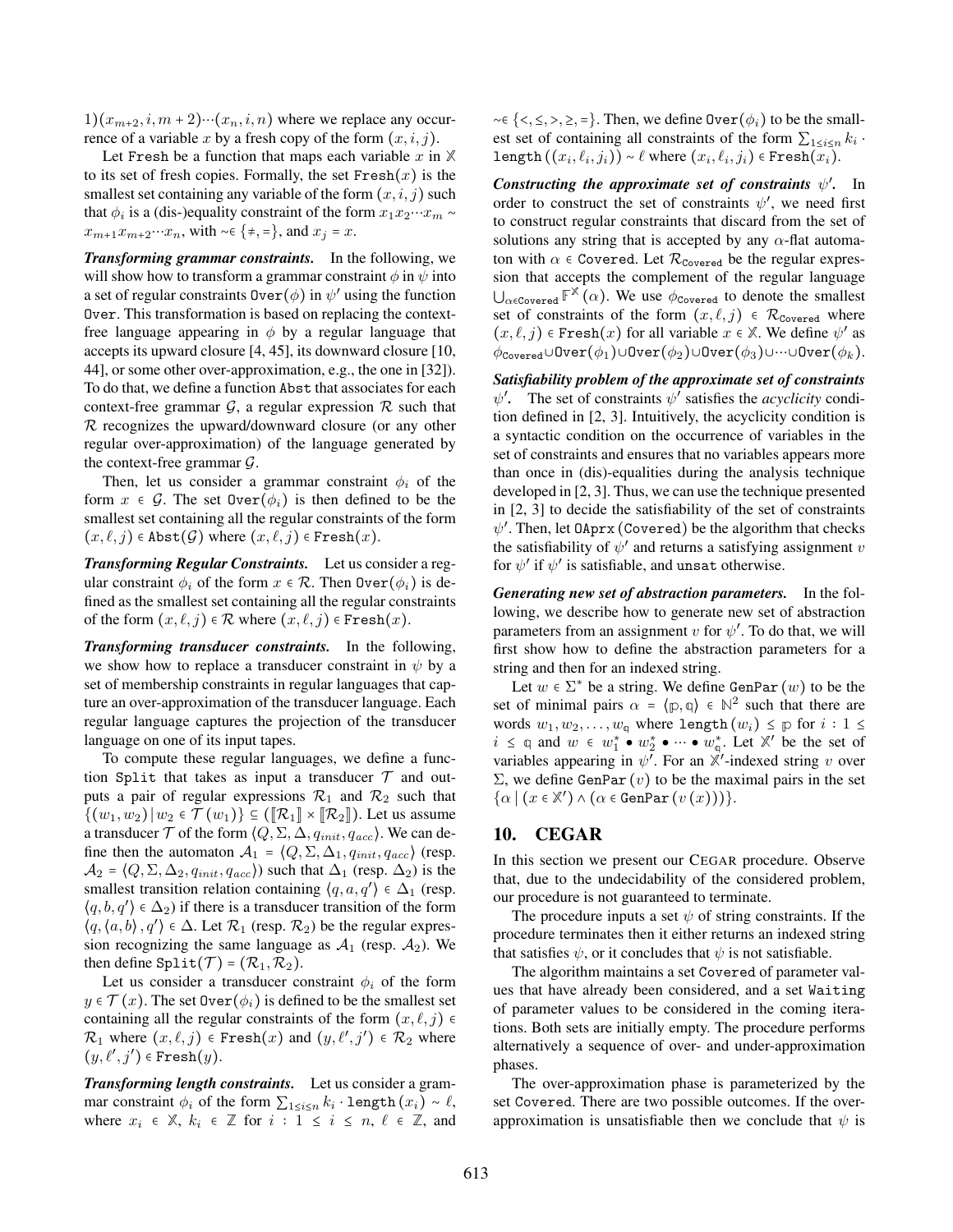| <b>Algorithm 5: CEGAR Procedure.</b>           |                                                   |  |  |  |  |  |  |  |  |  |  |
|------------------------------------------------|---------------------------------------------------|--|--|--|--|--|--|--|--|--|--|
| <b>Input:</b> $\psi$ : set of word constraints |                                                   |  |  |  |  |  |  |  |  |  |  |
|                                                | <b>Output:</b> $\psi$ satisfiable?                |  |  |  |  |  |  |  |  |  |  |
|                                                | 1 Covered $\leftarrow \varnothing$ :              |  |  |  |  |  |  |  |  |  |  |
| $\mathbf{2}$                                   | Waiting $\leftarrow \varnothing$ ;                |  |  |  |  |  |  |  |  |  |  |
| 3                                              | repeat                                            |  |  |  |  |  |  |  |  |  |  |
| 4                                              | $0$ AprxResult $\leftarrow 0$ Aprx(Covered);      |  |  |  |  |  |  |  |  |  |  |
| 5                                              | if $0$ AprxResult = unsat then                    |  |  |  |  |  |  |  |  |  |  |
| 6                                              | $return$ (unsat);                                 |  |  |  |  |  |  |  |  |  |  |
| 7                                              | else if $0$ AprxResult = v then                   |  |  |  |  |  |  |  |  |  |  |
| 8                                              | $\texttt{Waiting} \leftarrow \texttt{GenPar}(v)$  |  |  |  |  |  |  |  |  |  |  |
| 9                                              | while Waiting $\neq \emptyset$ do                 |  |  |  |  |  |  |  |  |  |  |
| 10                                             | Select and Remove $\alpha \in$ Waiting;           |  |  |  |  |  |  |  |  |  |  |
| 11                                             | Covered $\leftarrow$ Covered $\cup \{\alpha\};$   |  |  |  |  |  |  |  |  |  |  |
| 12                                             | UAprxResult $\leftarrow$ UAprx $(\alpha, \psi)$ ; |  |  |  |  |  |  |  |  |  |  |
| 13                                             | if UAprxResult = $v$ then                         |  |  |  |  |  |  |  |  |  |  |
| 14                                             | return(v);                                        |  |  |  |  |  |  |  |  |  |  |
|                                                |                                                   |  |  |  |  |  |  |  |  |  |  |

unsatisfiable and we terminate. Otherwise, we get a satisfying assignment  $\theta$ . In such a case we use  $\theta$  to generate a new set of parameters that we add to the set Waiting. This will ensure that we at least eliminate  $\theta$  in the next iteration, possibly together with an infinite set of other valuations.

In the under-approximation phase, we check the elements of Waiting one by one, using the while-loop of line 9. Each time we select and remove a parameter  $\alpha$  from Waiting and move to Covered. We check the under-approximation of  $\psi$  wrt.  $\alpha$ . If the under-approximation produces a satisfying assignment then the procedure terminates.

# 11. Experimental Results

We have implemented our framework in an open source solver (called TRAU) using Z3 [11] as an SMT solver. We are not aware of other solvers that can handle the same set of string constraints without restricting the lengths of the solutions. Therefore, we have evaluated TRAU using two separate sets of benchmarks. First, we used the Kaluza benchmarks [38] in order to compare TRAU against existing state-of-the-art solvers for string equations with length and regular constraints but excluding context-free membership queries (CFG queries for short). Then, we used a set of string constraints with CFG queries in order to verify the absence of SQL injections. All experiments were performed on an Intel Core i7 2.7Ghz with 8GB RAM.

*CFG-Free Benchmarks.* The Kaluza suite [38] is an established set of benchmarks for string solvers. It was generated by a JavaScript symbolic execution engine. We use the SMT-format version provided by the CVC4 [26] team. The suite consists of approximately 50,000 queries, including length, regular and (dis)-equality constraints.

Figure 4a shows the performance of TRAU in comparison with three other state-of-the-art solvers: Z3-str2 [51], CVC4 [25, 26], and S3P [42]. The row "(*un*)*sat*" indicates the number of benchmarks for which the solvers decided sat/unsat. The row "*0-1s* (*5s, 10s, 20s*)" indicates the number of benchmarks for which the solvers are able to decide the outcome within the time limit of  $1(5, 10, 20)$  second(s). The row "*timeout*" indicates the number of benchmarks for which the solvers were unable to decide within the time limit of 20 seconds. Additionally, Z3-str2 detected "overlapping variables" on 525 examples and stopped running without giving a result. These cases are not shown in the figure. Due to the non-deterministic behavior of some of the other tools, they may exhibit slightly variable performances. We therefore carry out each experiment three times and consider the average result. As depicted in Figure 4a, TRAU can answer more queries than any of the three other tools. More importantly, it can handle hundreds of queries on which the other solvers timed out. These queries were typically the largest ones in terms of the number of string variables and the length of the discovered string solutions.

TRAU needs 5 iterations of CEGAR loop on average to handle a test in the test suite. The largest needed values of the abstraction parameter  $\alpha$  is  $(7, 8)$ . Furthermore, when increasing the timeout limit to 100 seconds, TRAU is able to solve all the cases, including the ones for which a timeout is reported in the table.

An important hinder for the other solvers on these examples is their use of the *arrangement method* for solving word equations. For a string variable on a left-hand side of an equality, the arrangement method enumerates all possibilities of what sub-string of the right-hand side the variable could correspond to. Hence, the search space explored by the arrangement method is exponential in both the number of variables and the length of satisfying strings. Consequently, the running time grows quickly when the number of variables in the left-hand side and the length of the string in the right-hand side increase. Since the running time of our method is much less dependent on lengths of strings, it can handle these problematic cases much faster.

*Benchmarks with CFG Queries.* To our knowledge, all existing string solvers that allow CFG queries put a bound on the possible lengths of the string solutions. The HAMPI [24] solver can handle CFG queries but requires a priori bounding the length of the candidate string solutions. We have therefore generated our own set of benchmarks. The benchmarks use CFG queries in order to symbolically check for the possibility of SQL injections in a home made application.

Several web applications allow users to enter and save nested search queries. For instance, Bugzilla allows users to build Boolean combinations of simple facts about stored bug reports. Individual and group permissions are then typically used to control access to the entries on which the nested search queries are to be applied. SQL queries, such as query = "SELECT \* FROM records WHERE group=" + groupID + " AND " + userConjunction; can then be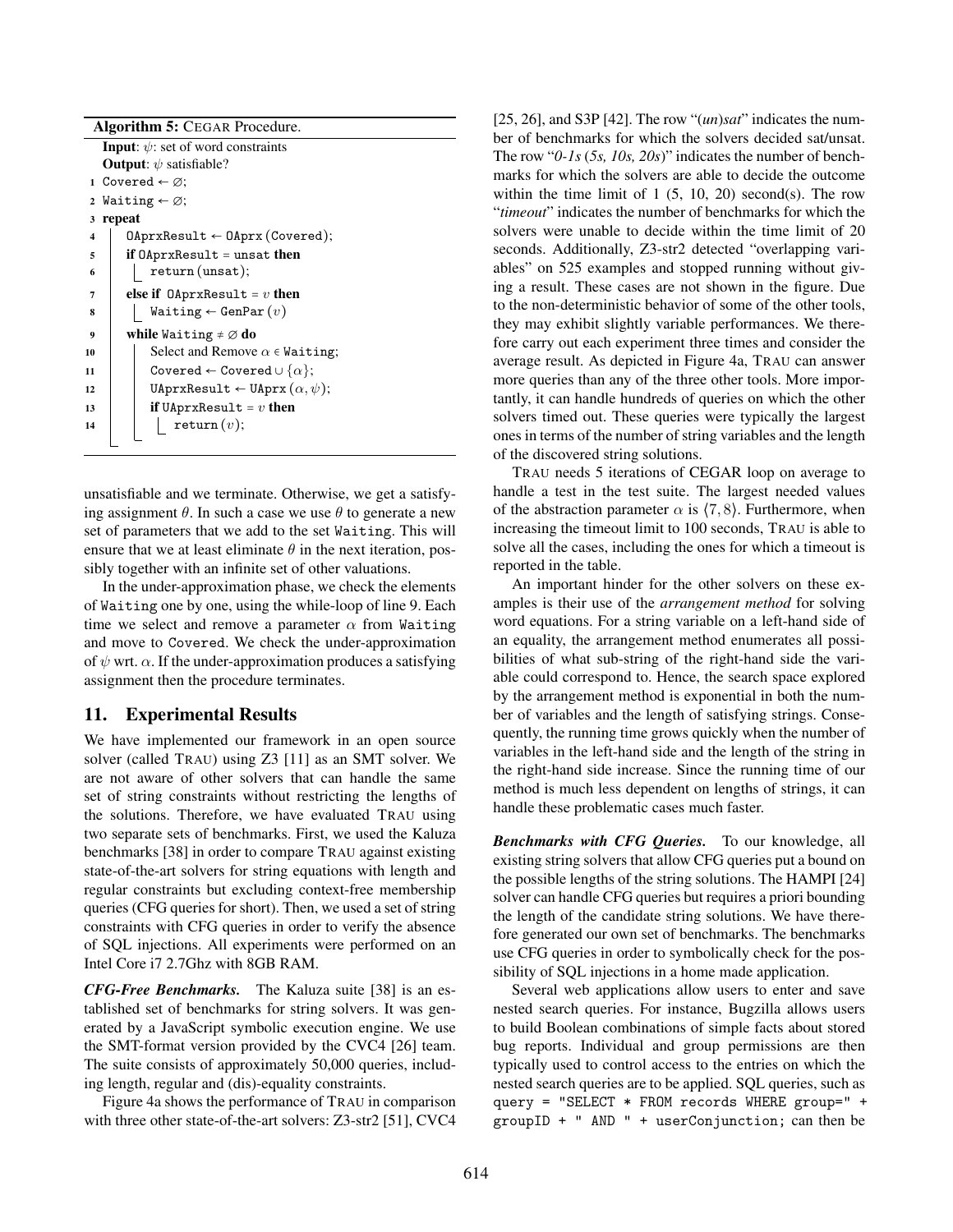|           |                  |           |       |       |       |     |        | TRAU                  |         |                 |          | <b>HAMPI</b>             |          |
|-----------|------------------|-----------|-------|-------|-------|-----|--------|-----------------------|---------|-----------------|----------|--------------------------|----------|
|           |                  |           |       |       |       | Var |        | <b>Bounded Length</b> |         | Unbouned Length |          | Bounded Length           |          |
|           |                  |           |       |       | Input |     | Length | Result                | Time(s) | Result          | Times(s) | Result                   | Times(s) |
|           |                  |           |       |       | cfg01 | 6   | 20     | sat                   | 1.14    | sat             | 1.24     | sat                      | 0.52     |
|           | CVC <sub>4</sub> | $Z3-str2$ | S3P   | TRAU  | cfg02 | 6   | 20     | unsat                 | 1.02    | unsat           | 1.11     | unsat                    | 0.20     |
|           |                  |           |       |       | cfg03 | 8   | 50     | sat                   | 1.01    | sat             | 1.45     | sat                      | 9.34     |
| sat       | 33191            | 34459     | 34829 | 35202 | cfg04 | 8   | 50     | unsat                 | 1.56    | unsat           | 1.54     | unsat                    | 9.33     |
| unsat     | 11625            | 11747     | 12033 | 12019 | cfg05 | 10  | 70     | sat                   | 1.55    | sat             | 2.00     | $\overline{\phantom{a}}$ | timeout  |
| $0-1s$    | 44562            | 32765     | 31321 | 38710 | cfg06 | 10  | 70     | unsat                 | 2.01    | unsat           | 1.12     | $\overline{\phantom{a}}$ | timeout  |
| $0-5s$    | 44638            | 45922     | 44581 | 46502 | cfg07 | 14  | 50     | sat                   | 2.13    | sat             | 3.36     | $\overline{\phantom{a}}$ | timeout  |
| $0 - 10s$ | 44703            | 46131     | 45846 | 47136 | cfg08 | 14  | 50     | unsat                 | 1.56    | unsat           | 2.58     | unsat                    | 8.85     |
| $0-20s$   | 44816            | 46249     | 46862 | 47221 | cfg09 | 20  | 70     | sat                   | 1.78    | sat             | 2.27     | $\overline{\phantom{a}}$ | timeout  |
| timeout   | 2468             | 553       | 422   | 63    | cfg10 | 20  | 70     | unsat                 | 2.46    | unsat           | 1.89     | ٠                        | timeout  |
| (a)       |                  |           |       |       |       |     |        |                       | (b)     |                 |          |                          |          |

Figure 4. (a) Performance of TRAU in comparison to CVC4, Z3-str2, and S3P on the Kaluza suite. (b) Performance of TRAU in comparison to HAMPI on the CFG suite.

used to return the entries that match the user supplied conjunction and her groupID. Without special care, an attacker can formulate nested conditions that allow her to bypass restrictions that apply to her groupID, for example by entering  $(1 = 1)$  OR  $(1 = 1)$  instead of a conjunction. Thus, sanitizers are used to parse and modify user inputs.

We have built such a sanitizer for nested SQL conditions. We use it to ensure that the entered conditions are conjunctions of (arbitrarily nested) SQL conditions. We then build SQL queries to submit to the underlying database. Following [41], we detect an SQL injection when the obtained query is a valid SQL query although the untrusted input (here the nested condition) is not derived from a single SQLgrammar-node (here a node for an arbitrary conjunction). Intuitively, in our case, an SQL injection occurs when the entered nested condition entered is not a conjunction (of arbitrarily nested conditions) yet yielding an overall valid query.

We have generated benchmarks for our solver by collecting the symbolic path conditions corresponding to walks through the sanitizer and requiring the obtained walks cannot be derived as and-conditions (the intended meaning of the input) when the whole query is a valid SQL condition. We have introduced "bugs" in our sanitizer in-order to allow for SQL injections, hence leading to satisfiable benchmarks. More specifically, we truncated some string terms without care for the succession of ' symbols.

The results for some of the benchmarks are described in Figure 4b. The column *Var* gives the number of variables in the test. The column *Length* gives the bound on the length of string variables. Such a bound must be provided when running HAMPI. The column *Result* gives the answer of the solver: "(*un*)*sat*" means it is (im)possible to find values of the variables that satisfy the constraints. "-" denotes that the solver cannot finish the test. The column *Time* gives running time of the solver if it returns a result. Note that we supply two columns for TRAU: one where we fix an upper bound on the length of the possible solutions, and one where we do not. TRAU is the only solver we are aware of that can handle

word equations with length constraints and CFG queries. We compare the performance of TRAU to HAMPI which has to bound the length of the solutions. Again, observe that TRAU is much less affected by the number of variables or by the length of the solutions. On the contrary, HAMPI is not efficient when the bounded length is larger than 50.

# 12. Concluding Remarks

We have presented a constraint solver for a rich language of constraints over unbounded strings, including word equations, context-free grammar membership, transducer constraints, and length constraints. The solver combines an under- and over-approximation scheme in a CEGAR loop, and is based on the observation that both satisfiability and unsatisfiability of common constraints can be demonstrated through witnesses with simple patterns. These patterns are captured using *flat* automata that consist of sequences of simple loops.

# Acknowledgements

We are grateful to the reviewers of the paper and the tool. The depth of their feedback was very impressive, and it contributed to a substantial improvement both in the text and in the implementation.

This research has been partially supported by the Swedish Research Council, the Uppsala Programming for Multicore Architectures Research Center (UPMARC), CENIIT research organization (project 12.04), the MOST project no. 103-2221-E-001 -019 -MY3, the Czech Science Foundation project 16-24707Y, and the IT4IXS: IT4Innovations Excellence in Science project (LQ1602).

# References

- [1] P. A. Abdulla, B. Jonsson, M. Nilsson, and M. Saksena. A survey of regular model checking. In *CONCUR'04*, volume 170 of *LNCS*, pages 348–360. Springer, 2004.
- [2] P. A. Abdulla, M. F. Atig, Y. Chen, L. Holík, A. Rezine, P. Rümmer, and J. Stenman. String constraints for verification.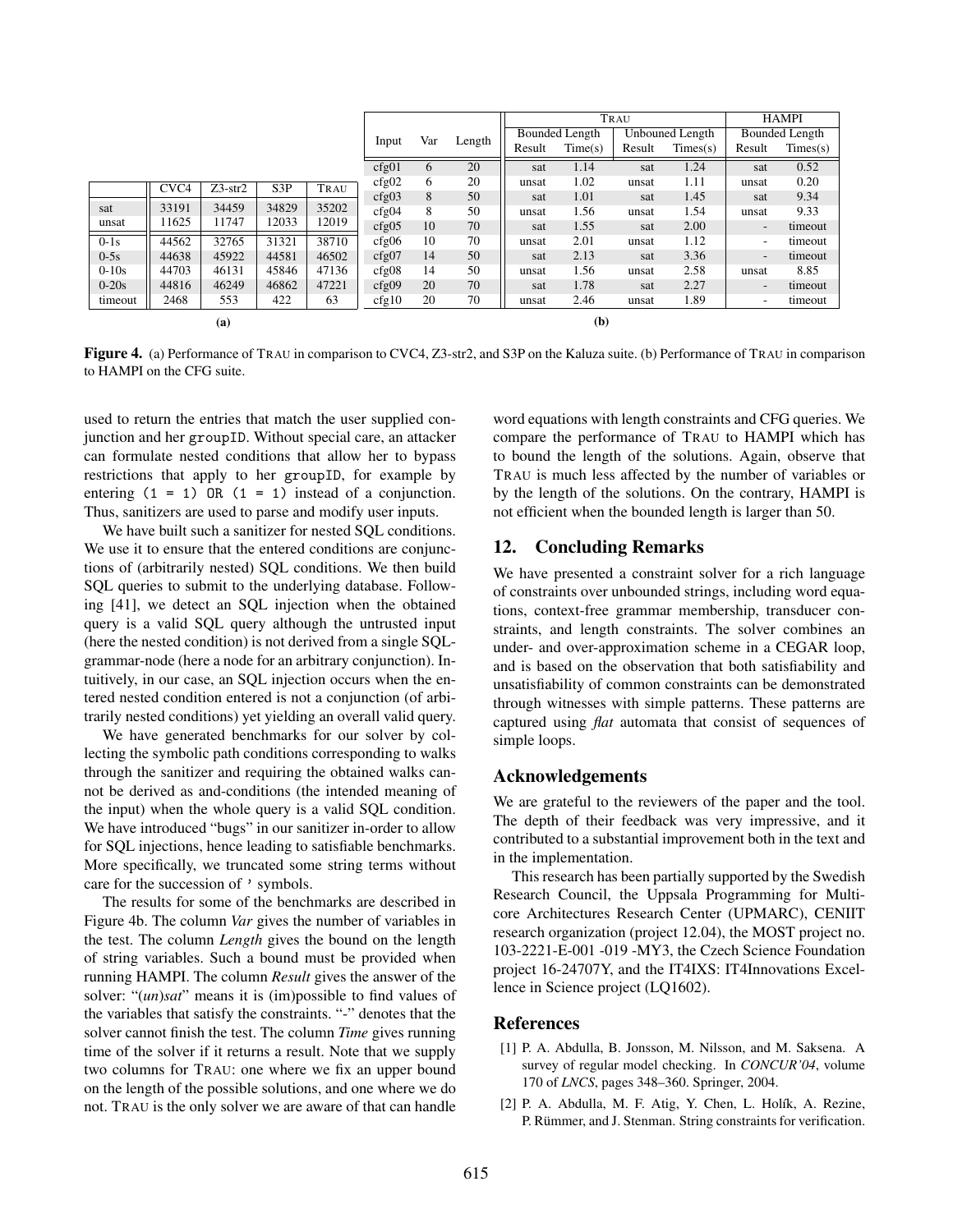In *CAV'14*, volume 8559 of *LNCS*, pages 150–166. Springer, 2014.

- [3] P. A. Abdulla, M. F. Atig, Y. Chen, L. Holík, A. Rezine, P. Rümmer, and J. Stenman. Norn: An SMT solver for string constraints. In *CAV'15*, volume 9206 of *LNCS*, pages 462– 469. Springer, 2015.
- [4] M. F. Atig, A. Bouajjani, and T. Touili. On the reachability analysis of acyclic networks of pushdown systems. In *CON-CUR'08*, volume 5201 of *LNCS*, pages 356–371. Springer, 2008.
- [5] M. F. Atig, K. N. Kumar, and P. Saivasan. Acceleration in multi-pushdown systems. In *TACAS'16*, volume 9636 of *LNCS*, pages 698–714. Springer, 2016.
- [6] C. Barrett, C. L. Conway, M. Deters, L. Hadarean, D. Jovanovic, T. King, A. Reynolds, and C. Tinelli. CVC4. In ´ *TACAS'11*, LNCS, pages 171–177. Springer, 2011.
- [7] A. Brillout, D. Kroening, P. Rümmer, and T. Wahl. An interpolating sequent calculus for quantifier-free Presburger arithmetic. *Journal of Automated Reasoning*, 47:341–367, 2011.
- [8] J. R. Büchi and S. Senger. Definability in the existential theory of concatenation and undecidable extensions of this theory. *Z. Math. Logik Grundlagen Math.*, 34(4), 1988.
- [9] A. Cimatti, A. Griggio, B. J. Schaafsma, and R. Sebastiani. The MathSAT5 SMT solver. In *TACAS'13*, LNCS, pages 93– 107. Springer, 2013.
- [10] B. Courcelle. On constructing obstruction sets of words. *Bulletin of the EATCS*, (44):178–186, 1991.
- [11] L. De Moura and N. Bjørner. Z3: An efficient SMT solver. In *TACAS'08*, volume 4963 of *LNCS*, pages 337–340. Springer, 2008.
- [12] B. Dutertre. Yices 2.2. In *CAV'14*, volume 8559 of *LNCS*, pages 737–744. Springer, July 2014.
- [13] J. Esparza and P. Ganty. Complexity of pattern-based verification for multithreaded programs. In *POPL'11*, pages 499–510. ACM, 2011.
- [14] J. Esparza, P. Ganty, S. Kiefer, and M. Luttenberger. Parikh's theorem: A simple and direct automaton construction. *Inf. Process. Lett.*, 111(12):614–619, 2011.
- [15] J. Esparza, P. Ganty, and R. Majumdar. A perfect model for bounded verification. In *LICS'12*, pages 285–294. IEEE Computer Society, 2012.
- [16] J. Esparza, P. Ganty, and T. Poch. Pattern-based verification for multithreaded programs. *ACM Trans. Program. Lang. Syst.*, 36(3):9:1–9:29, 2014.
- [17] V. Ganesh and M. Berzish. Undecidability of a theory of strings, linear arithmetic over length, and string-number conversion. *CoRR*, abs/1605.09442, 2016.
- [18] V. Ganesh, M. Minnes, A. Solar-Lezama, and M. Rinard. Word equations with length constraints: What's decidable? In A. Biere, A. Nahir, and T. Vos, editors, *Hardware and Software: Verification and Testing*, volume 7857 of *LNCS*, pages 209–226. 2013.
- [19] P. Ganty, R. Majumdar, and B. Monmege. Bounded underapproximations. *Formal Methods in System Design*, 40(2): 206–231, 2012.
- [20] S. Ginsburg. *The Mathematical Theory of Context-Free Languages*. McGraw-Hill, Inc., 1966.
- [21] S. Ginsburg and E. H. Spanier. Bounded algol-like languages. *Transactions of the American Mathematical Society*, 113(2): 333–368, 1964.
- [22] P. Godefroid, A. Kiezun, and M. Y. Levin. Grammar-based whitebox fuzzing. *SIGPLAN Not.*, 43(6):206–215, June 2008.
- [23] S. Kausler and E. Sherman. Evaluation of string constraint solvers in the context of symbolic execution. In *ASE '14*, pages 259–270. ACM, 2014.
- [24] A. Kiezun, V. Ganesh, P. J. Guo, P. Hooimeijer, and M. D. Ernst. HAMPI: A Solver for String Constraints. In *ISSTA'09*, pages 105–116. ACM, 2009.
- [25] T. Liang, A. Reynolds, C. Tinelli, C. Barrett, and M. Deters. A DPLL(T) theory solver for a theory of strings and regular expressions. In *CAV'14*, volume 8559 of *LNCS*, pages 646– 662. Springer, 2014.
- [26] T. Liang, A. Reynolds, C. Tinelli, C. Barrett, and M. Deters. CVC4, 2016. URL http://cvc4.cs.nyu.edu/papers/CAV2014-strings/.
- [27] A. W. Lin and P. Barceló. String solving with word equations and transducers: towards a logic for analysing mutation XSS. In *POPL'16*, pages 123–136. ACM, 2016.
- [28] Z. Long, G. Calin, R. Majumdar, and R. Meyer. Languagetheoretic abstraction refinement. In *FASE'12*, volume 7212 of *LNCS*, pages 362–376. Springer, 2012.
- [29] R. Madhavan, M. Mayer, S. Gulwani, and V. Kuncak. Automating grammar comparison. *SIGPLAN Not.*, 50(10):183– 200, Oct. 2015.
- [30] G. Makanin. The problem of solvability of equations in a free semigroup. *Mathematics of the USSR-Sbornik*, 32(2): 129–198, 1977.
- [31] Y. Matiyasevich. Computation paradigms in light of hilberts tenth problem. In *New Computational Paradigms*, pages 59– 85. Springer, New York, 2008.
- [32] M. Mohri and M.-J. Nederhof. *Regular Approximation of Context-Free Grammars through Transformation*, pages 153– 163. Springer Netherlands, Dordrecht, 2001.
- [33] R. Parikh. On context-free languages. *J. ACM*, 13(4), 1966.
- [34] W. Plandowski. Satisfiability of word equations with constants is in PSPACE. In *FOCS*, pages 495–500, 1999.
- [35] W. Plandowski. An efficient algorithm for solving word equations. In *STOC*, pages 467–476, 2006.
- [36] W. V. Quine. Concatenation as a basis for arithmetic. *The Journal of Symbolic Logic*, 11(4):105–114, 1946.
- [37] J. M. Robson and V. Diekert. On quadratic word equations. In *STACS*, pages 217–226, 1999.
- [38] P. Saxena, D. Akhawe, S. Hanna, F. Mao, S. McCamant, and D. Song. A Symbolic Execution Framework for JavaScript. In *IEEE Symposium on Security and Privacy*, pages 513–528. IEEE Computer Society, 2010.
- [39] P. Saxena, S. Hanna, P. Poosankam, and D. Song. FLAX: Systematic discovery of client-side validation vulnerabilities in rich web applications. In *NDSS*. The Internet Society, 2010.